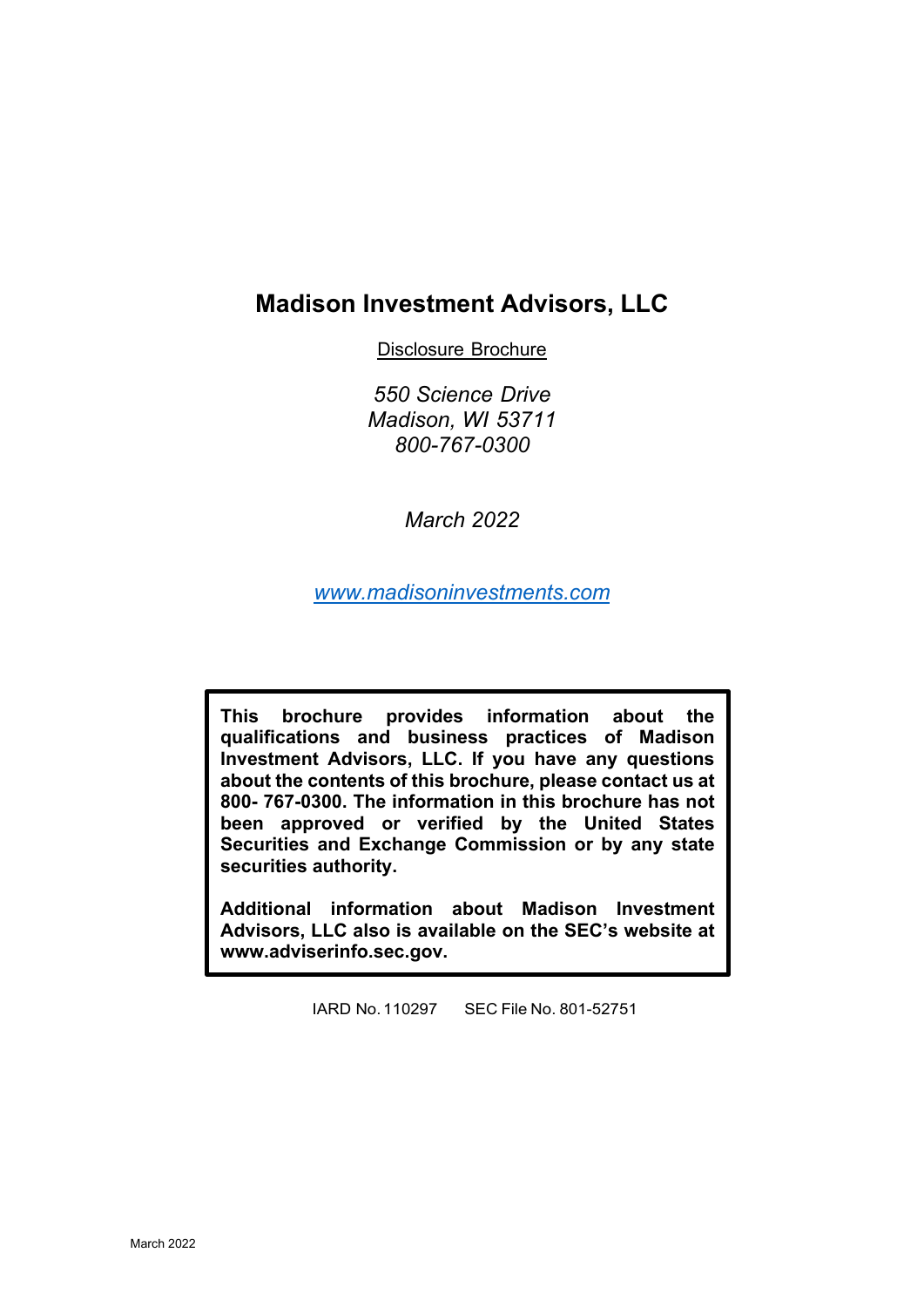# **Madison Investment Advisors, LLC**

Summary of Material Changes to Disclosure Brochure

*550 Science Drive Madison, WI 53711 800-767-0300*

*March 2022*

#### *[www.madisoninvestments.com](http://www.madisoninvestments.com/)*

The following summarizes for your reference changes to the firm's Disclosure Brochure since the most recent update of the brochure (Disclosure Brochure dated June 2021). Some or all these changesmay not be considered material to you or others.

You should keep a copy of this summary with the complete copy of the Disclosure Brochure we previously provided to you. If you would like a complete copy of the current disclosure brochure so that you can review these changes in their entireties, please call us.

Changes from Disclosure Brochure dated June 2021

• The "Our People" section was revised to note the Executvie Committee structure, and new titles and roles of the Leadership Team.

> Additional information about Madison Investment Advisors also is available on the SEC's website at www.adviserinfo.sec.gov.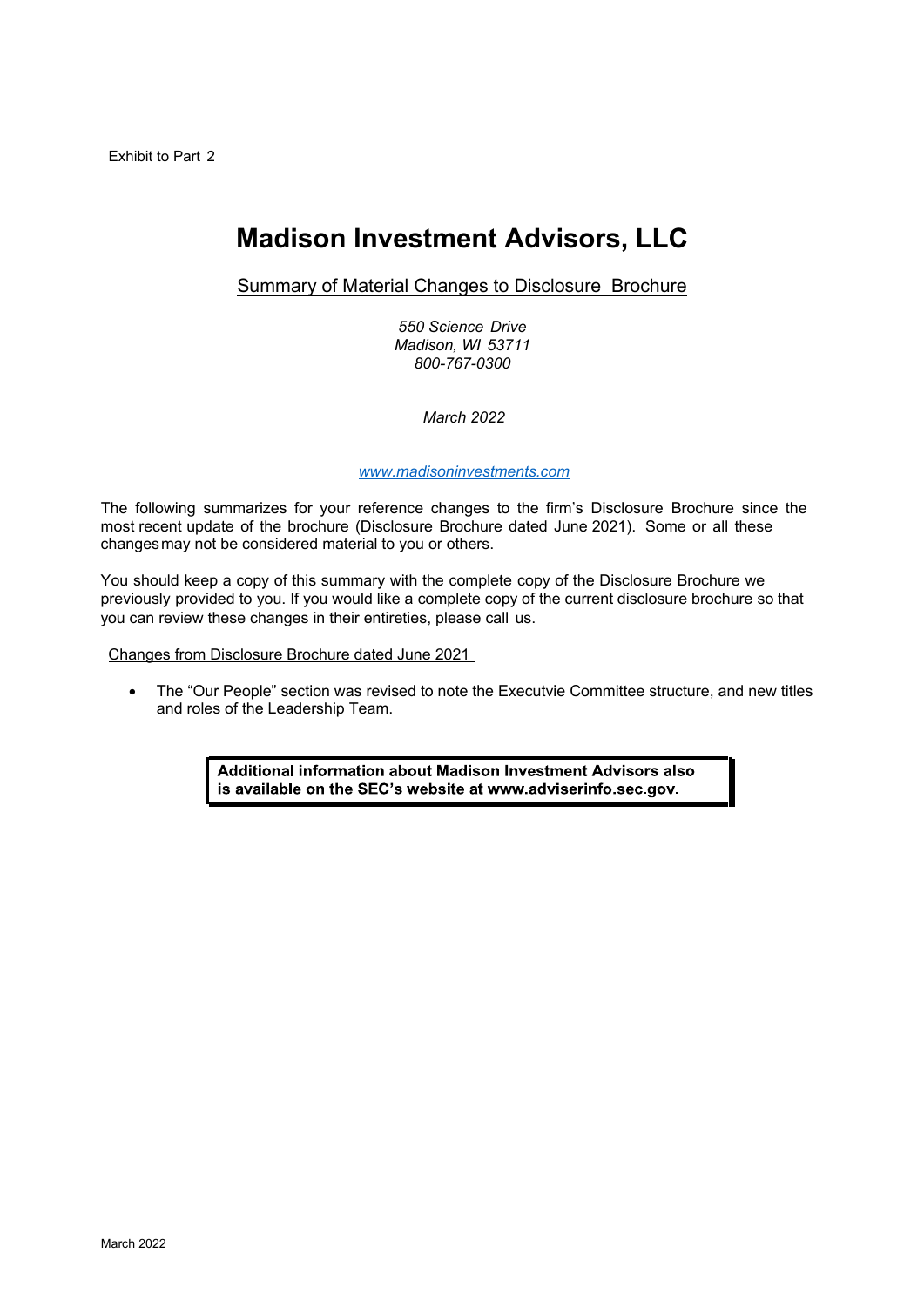# **TABLE OF CONTENTS**

| PERFORMANCE-BASED FEES AND SIDE BY SIDE MANAGEMENT 5         |
|--------------------------------------------------------------|
|                                                              |
| METHODS OF ANALYSIS, INVESTMENT STRATEGIES AND RISK OF LOSS5 |
|                                                              |
| OTHER FINANCIAL INDUSTRY ACTIVITIES AND AFFILIATIONS 9       |
| CODE OF ETHICS, PARTICIPATION OR INTEREST IN CLIENT          |
|                                                              |
|                                                              |
|                                                              |
|                                                              |
|                                                              |
|                                                              |
|                                                              |
|                                                              |
|                                                              |
|                                                              |
|                                                              |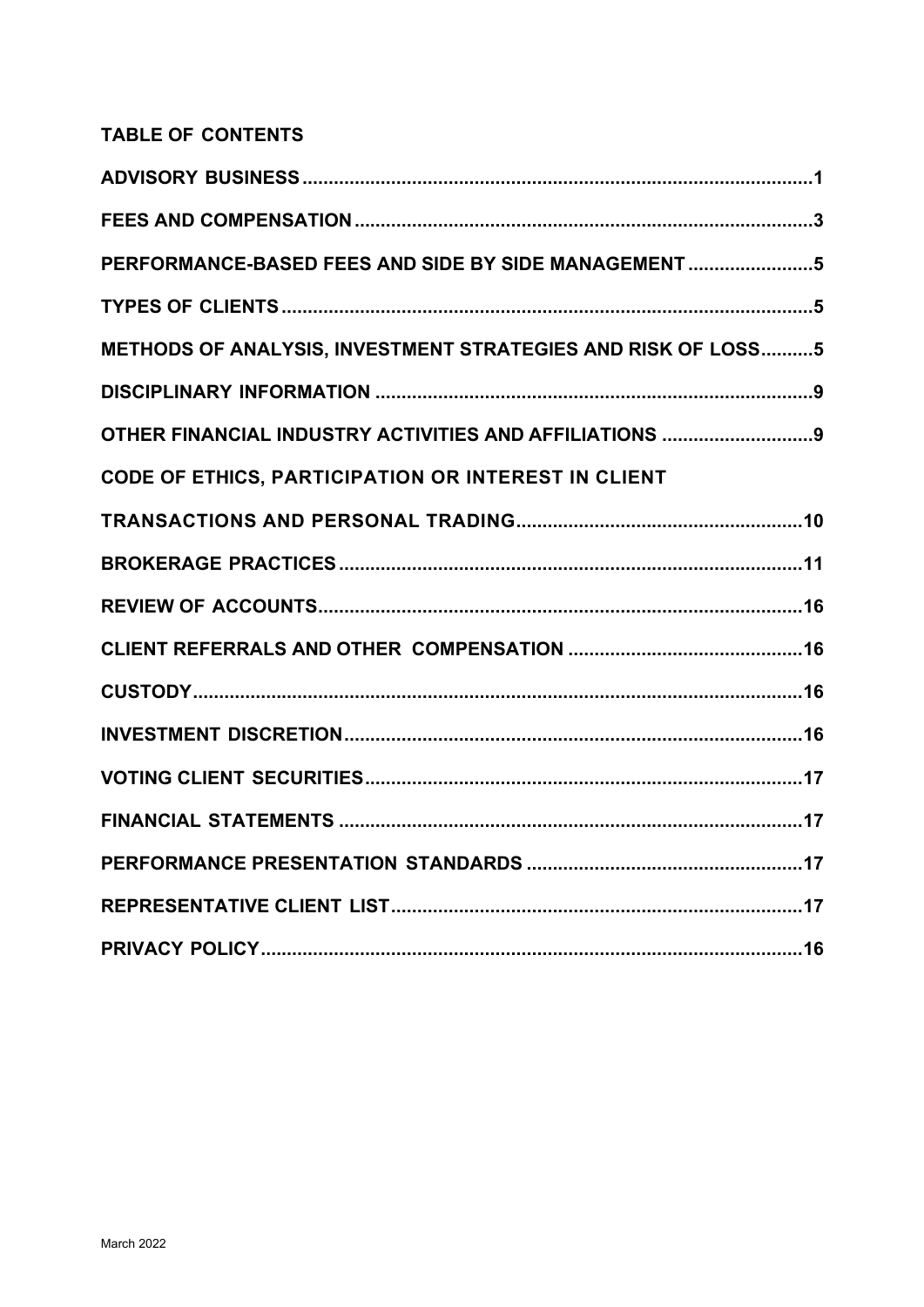# <span id="page-3-0"></span>**ADVISORY BUSINESS**

### **Our Firm and Its History**

"Madison" and/or "Madison Investments" is the unifying tradename of Madison Investment Holdings, Inc., Madison Asset Management, LLC, and Madison Investment Advisors, LLC, which also includes the Madison Scottsdale office. Madison Funds are distributed by MFD Distributor, LLC. MFD Distributor, LLC is registered with the U.S. Securities and Exchange Commission ("SEC") as a broker-dealer and is a member firm of the Financial Industry Regulatory Authority. Each Madison entity shares personnel and resources at our Madison, Wisconsin headquarters.

Based in Madison, Wisconsin, Madison fosters a reputation for its risk-sensitive investment philosophy and active bond and equity strategies since the founding of our parent company, Madison Investment Holdings, Inc., in 1974. The clients of our firm and its affiliates who entrust us with their assets include institutional funds, pension accounts, foundations, endowments, corporations, municipalities and insurance companies. We also serve a wide range of individual investors. The Madison investment philosophy is "Participate and Protect®" which reflects our investment goals of achieving consistent investment returns while limiting portfolio risk. Our expectation is that investors will participate in market appreciation during bull markets and be protected during bear markets compared with investors in portfolios holding more speculative and volatile securities. Of course, there is no assurance that these expectations will be realized. The firm is privately held, and its employees are majority owners of Madison Investment Holdings, Inc. Our organization has offices in Madison, Wisconsin, Mequon, Wisconsin, Scottsdale, Arizona and Toronto, Ontario, Canada. Our insurance company asset management division located in Arizona operates as Madison Scottsdale and there is a separate Disclosure Brochure for Madison Scottsdale.

On June 11, 2021, Madison acquired the fixed-income assets of Reinhart Partners, Inc ("Reinhart"). The Fixed Income Portfolio Management Team joined Madison, and will continue to manage the Reinhart Fixed Income Strategies.

### **Our Principal Owners**

Our firm is a wholly owned subsidiary of Madison Asset Management, LLC which, in turn, is a subsidiary of Madison Investment Holdings, Inc. Madison Investment Holdings, Inc. is owned by its founder and employees.

# **Our People**

Madison is run by an Executive Committee. Madison has a deep and experienced leadership team that is led by the following individuals.

### *Steven Carl* - Chief Distribution Officer

Mr. Carl is one of the Principals at Madison Investments and serves as Chief Distribution Officer and Chairman of the Executive Committee. He leads the firm's Sales & Marketing teams and operates as a Key Account Manager. He is chair of the firm's Executive Committee, a member of the Madison Investments Board of Directors, and board member on the Madison Investments Foundation. Steve started in the industry in 1996 and joined Madison Investments in 2003. Prior to joining Madison, he worked in a variety of roles at Coopers & Lybrand, LLC, Strong Capital Management and Hewitt Associates. He holds a B.B.A. from The University of Wisconsin–Madison, earned his CPA designation and is FINRA registered as a principal.

### *Rich Eisinger* – Co-Head of Investments, Portfolio Manager

Mr. Eisinger serves as a mid-cap and large cap portfolio manager and analyst on Madison's U.S. Equity Team. He is one of the Principals at Madison Investments and is Co-Head of Investments with a focus on the firm's Equity Teams. He started in the financial services industry in 1994 and joined Madison in 1997. Rich is also a member of the firm's Executive and Investment Risk Management Committees as well as the Board of Directors. He earned his J.D. from the University of Louisville and his MBA from Cornell University.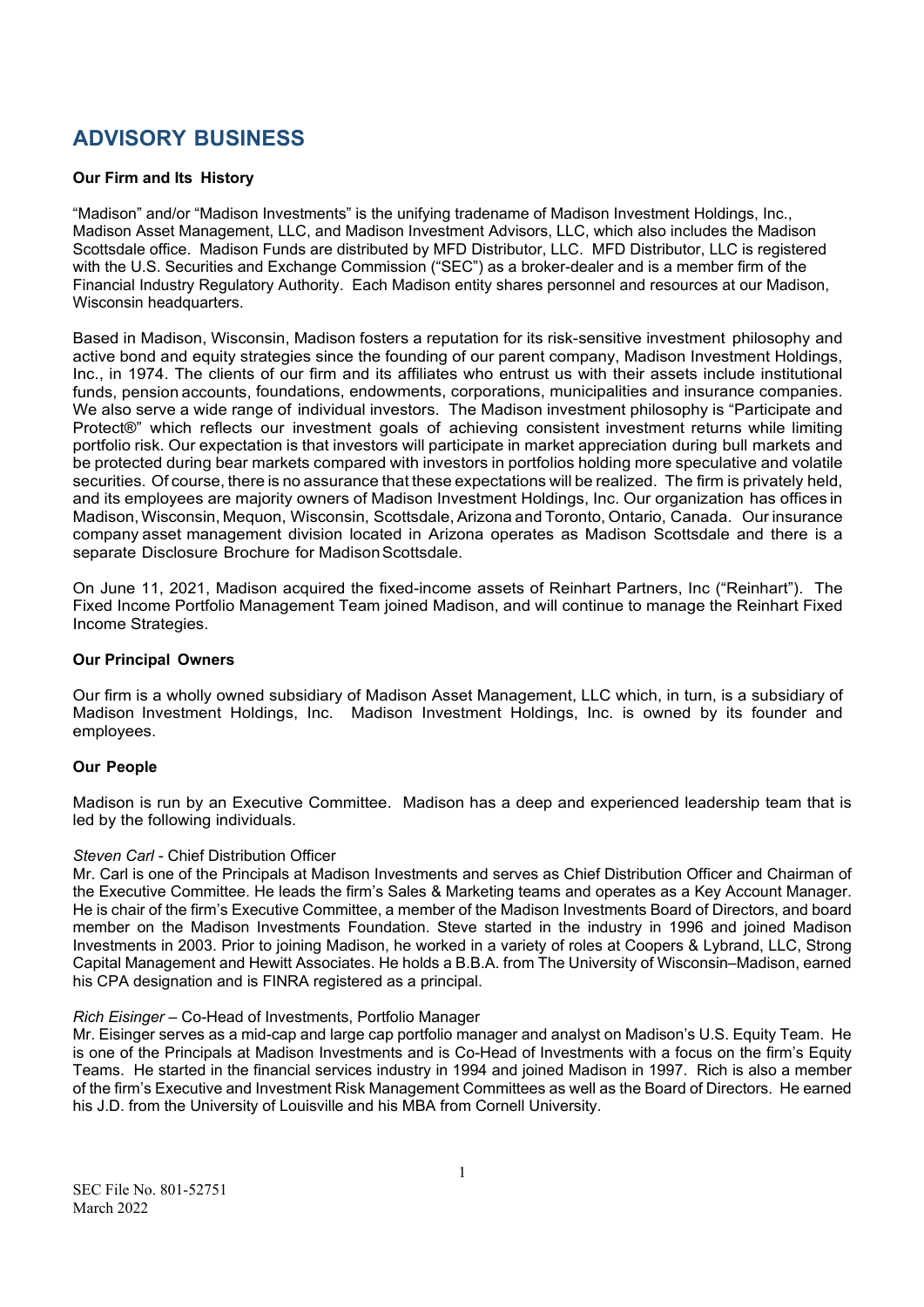### *Steven Fredricks* - Chief Compliance Officer and Chief Legal Officer

Mr. Fredricks serves as Madison's Chief Compliance Officer and Chief Legal Officer. Steve joined Madison in May 2018. Mr. Fredricks served as Senior Vice President and Chief Compliance Officer for Jackson National Asset Management, LLC and the "Jackson Funds." Previously, Mr. Fredricks served as Assistant General Counsel for Aid Association for Lutherans, and Secretary for the AAL Mutual Funds. Mr. Fredricks has a B.A. in Economics and Political Science from Marquette University, a J.D. from the Hamline University School of Law, attended the University of St. Thomas Graduate School of Business, and completed an international law program at the University of Oslo School of Law. Mr. Fredricks is a member of both the Massachusetts Bar and the Wisconsin Bar.

#### *Jill Friedow* – Chief Technology Officer

Jill Friedow serves as Madison Investments Director of Operations and is the firm's Chief Technology Officer. She joined Madison Investments in 1999 and has more than twenty years of industry experience. Prior to joining Madison Investments, Jill was an Operations Manager for Gratry & Company, a Cleveland-based international investment advisor firm. She holds a BS from Iowa State University and an MBA from Kent State.

#### *Mark Henrickson* – Chief Financial Officer

Mr. Henrickson serves as Madison Investments Chief Financial Officer and is on the firm's Executive Committee. He joined Madison in 2013 and has over eight years of financial services experience. Prior to joining Madison Investments, Mark served as Chief Operating Officer and Chief Financial Officer at AquaMost. He also worked as a senior management at Broadwind Energy, a research analyst with Baird and a CPA with Deloitte. Mark holds a B.S. in accounting from the University of Wisconsin-Milwaukee.

#### *Paul Lefurgey* – Co-Head of Investments

Mr. Lefurgey is one of the Principals at Madison Investments and serves as Co-Head of Investments with a focus on the firm's Fixed Income and Multi-Asset Solutions Teams. He is on the firm's Executive Committee, a member of the Madison Fixed Income Team, and a member of the firm's investment risk management committee: Investment Strategy & Oversight Committee. He started in the financial services industry in 1988 and joined Madison in 2003. Paul is also a member of the Madison Investments Board of Directors and the Madison Funds Board of Directors. Paul was previously the Head of Fixed Income at MEMBERS Capital Advisors and Duff & Phelps Investment Management. He earned his bachelor's degree in accounting from Michigan State University.

### **The Investment Strategy Oversight Committee**

Certain members of the management team and senior portfolio managers also serve as members of Madison's Investment Strategy Oversight Committee ("Committee"), including Patrick Ryan (portfolio manager and member of Madison's Multi-Asset Solutions Team, Paul Lefurgey, Rich Eisinger, and Steven Fredricks. Mr. Ryan chairs the Committee. From an investment perspective, the Firm's Committee does a portfolio and positioning review. Portfolio managers present performance and attribution of each investment strategy. The portfolio managers are also required to provide details into the positioning of their portfolios. The Committee also assesses Firm wide risk as it relates to individual companies and issuers. The Committee reviews each process to make sure that portfolio managers are adhering to the investment philosophy and process. The Committee will generally review any decision to invest in new types of securities or engage in any type of trading that differs from previously followed procedures, policies or practices prior to implementation by the respective fixed income, equity, or asset allocation teams. Finally, the Committee will examine any legal, regulatory, or other developments which may impact the management of the portfolios. The Committee does not drive management of individual client portfolios and is charged more with determining macroeconomic trends, major influences in the markets, interest rates, Federal Reserve policy, inflation, currency influences, valuation metrics and risk/reward profiles for various markets and market sectors. The Committee provides a formal opportunity for cross team collaboration.

### **Our Services**

Our core expertise is active bond management (including corporate, government, and municipal bonds), riskmanaged equity management (primarily common stocks), and customized multi-asset portfolios. Services include the management of a wide range of fixed income, balanced and equity portfolios. In addition to the types of securities described above, we may invest in preferred stocks, government agency obligations, money market instruments and such other securities that we may select, unless expressly limited by written direction or client guidelines.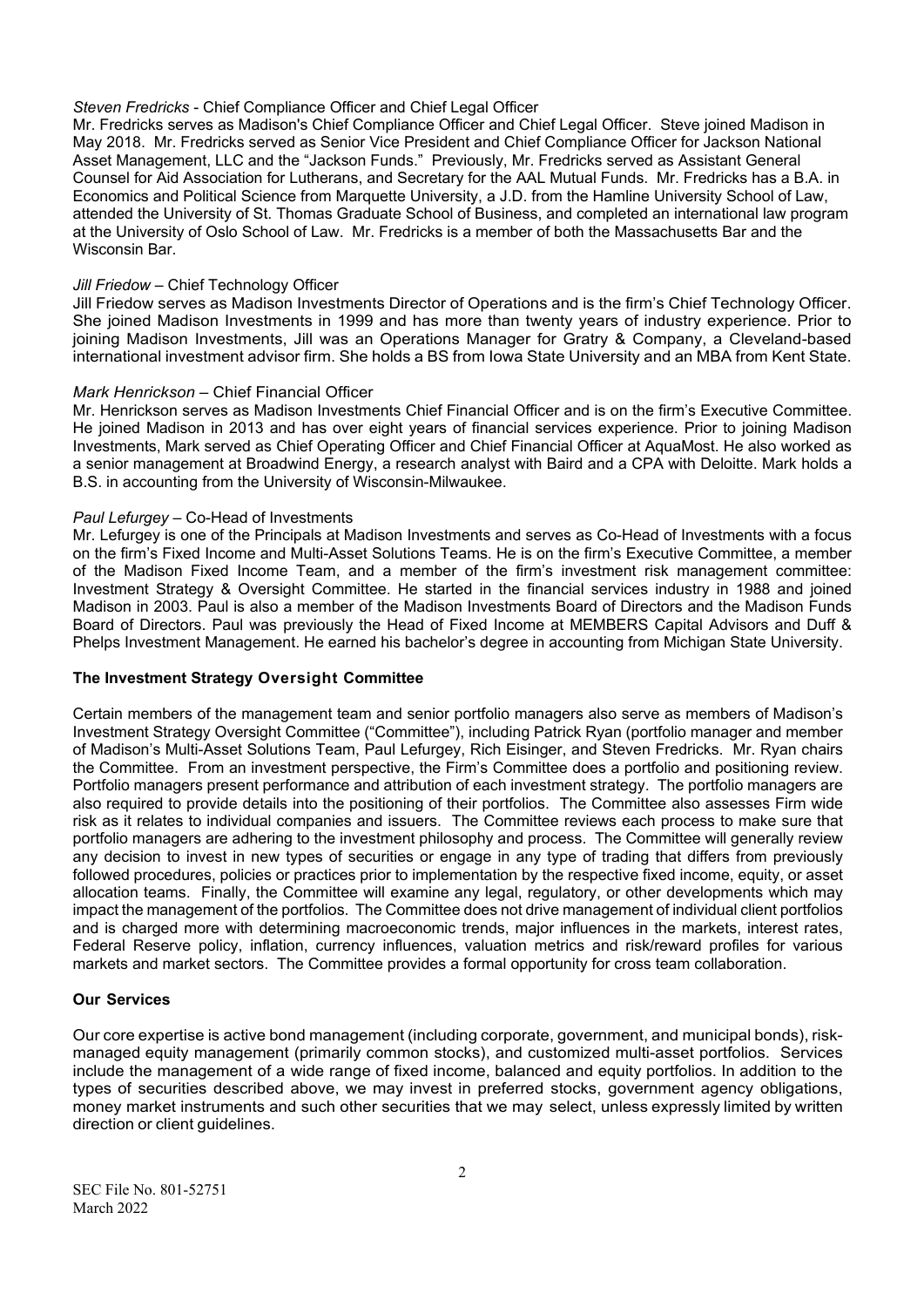### **Discretionary Management**

We have discretionary authority to make determinations regarding the securities that are to be bought and sold, as well as the quantities of such securities, for most clients. Such authority is provided in our contract with each client. In many cases, this discretion is subject to mutually agreed upon investment guidelines relative to the client's portfolio. We have model portfolio guidelines available for clients to adopt, in whole or in part, if they do not have their own. Client investment guidelines mayor may not limit the scope of potential investments. As a result, clients can impose restrictions on investing in certain securities or types of securities. Within client guidelines and instructions, our portfolio managers make decisions as to the nature and quantity of securities to be bought or sold.

As part of a wrap fee program (discussed below) or existing client relationship, we may manage accounts on a non-discretionary basis. For non-discretionary management in the wrap program context, we will normally only recommend securities for a model portfolio but have no or limited authority to effect account transactions. We also provide some non-discretionary management for certain credit union portfolios and institutional accounts.

### **Wrap Account Management**

We also manage client accounts through wrap fee and model account programs sponsored by brokers or consulting firms. These "sponsor" firms generally enter into contracts with their clients to provide a variety of services for a predetermined fee.These services typically include all or some of the following: outline of client goals and objectives, asset allocation study, selection of advisers where appropriate, payment of advisers' management fees, custody of client assets, execution of trades for the client at no additional fee or commission and the monitoring of the investment performance on client assets. We receive a portion of the wrap fee for our services. It is the responsibility of the sponsoring organization to notify the client of the services provided by Madison and the portion of the attributable fee paid for those services. As these programs are generally part of a multiple client program, they offer efficiencies to participating managers. As such, fees paid to us are lower than are otherwise available.

We manage our wrap fee accounts in the same manner as our other accounts. However, wrap fee accounts may have lower account minimums than our other accounts and, therefore, we may not be able to manage them identically to our larger accounts. For example, the smaller the size of the account, the less it is possible to efficiently hold certain small blocks of securities in the account.

### **Our Assets Under Management**

As of December 31, 2021, Madison Investment Advisors, LLC managed approximately \$19,427,234,565 (\$14,413,195,926 in assets on a discretionary basis and approximately \$5,014,038,639 on a non-discretionary basis - each rounded to the nearest thousand).

Together with our affiliated investment advisory firms described below in the section entitled, "Other Financial Industry Activities and Affiliations," the Madison organization managed approximately \$25 billion in assets on a discretionary and non-discretionary basis as of December 31, 2021.

Madison Investment Advisors generally will not manage accounts on a non-discretionary basis unless done so as part of a wrap fee program or other sub-advisory relationship or for certain credit union or institutional portfolios.

# <span id="page-5-0"></span>**FEES AND COMPENSATION**

### **Fee Schedules**

The fee schedule for advisory services is as follows.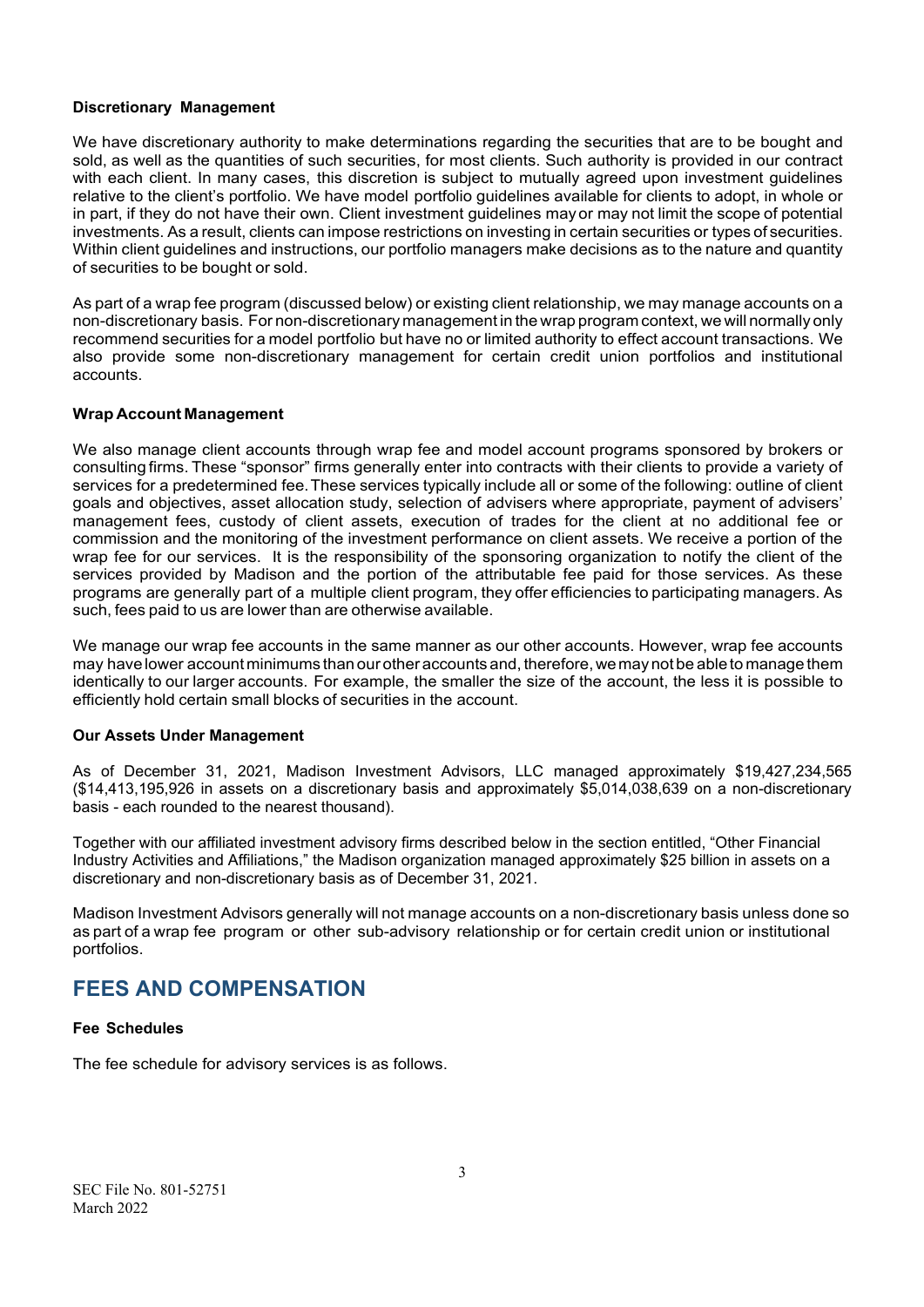| <b>Separately Managed Account Fee Schedule</b>        |                      |  |  |
|-------------------------------------------------------|----------------------|--|--|
| <b>Fixed Income Account Size (including Reinhart)</b> | <b>Advisory Fees</b> |  |  |
| On the first \$5 million                              | 0.50% annually       |  |  |
| On the balance                                        | 0.40% annually       |  |  |

| <b>Separately Managed Accounts</b>      |                      |  |  |
|-----------------------------------------|----------------------|--|--|
| <b>Equity and Balanced Account Size</b> | <b>Advisory Fees</b> |  |  |
| On the first \$15 million               | 0.80% annually       |  |  |
| On the balance                          | 0.60% annually       |  |  |

| <b>Separately Managed Account Fee Schedule</b> |                      |  |  |
|------------------------------------------------|----------------------|--|--|
| <b>International Equity Account Size</b>       | <b>Advisory Fees</b> |  |  |
| On the first \$50 million                      | $0.75%$ annually     |  |  |
| Next \$100 million                             | 0.50% annually       |  |  |
| On the balance                                 | 0.40% annually       |  |  |

Depending on circumstances, fees may be subject to negotiation. Among items for consideration when negotiating fees, Madison may consider:

- The nature of the relationship with the client (e.g. institutional or private client);
- The existence of another account relationship with the client;
- The total value of assets managed or expected to be managed;
- Unique or special conditions specific to a client;
- The client's portfolio quidelines;
- The client's servicing requirements;
- The client's relationship to the firm; and/or
- Asset type or other investments.

Accounts advised on 401(k) plans, solely on a non-discretionary basis, will normally be subject to an annual fee of the greater of (i) \$10,000, or (ii) an amount equal to 10 basis points (0.10%) of the total fair market value of the assets in the plan.

*Wrap Accounts*. Fees charged to clients whose assets are held in wrap accounts are set forth in the sponsor's wrap fee brochure and/or client agreement. From this fee, the sponsor pays us for our advisory services to the client. The fee that we receive varies and may be affected by several factors including account size and distribution fees received from unaffiliated fund companies.

# **How We Are Paid**

We generally require fees to be computed and payable quarterly in advance, based on the valuation of assets under management on the last day of the prior quarterly period. Clients may select whether they prefer us to automatically deduct fees from their accounts or send them a bill for fees incurred.

Clients in certain wrap fee programs may be billed monthly or in another manner by the wrap program sponsor.

### **Other Fees You Should Understand**

We do not custody client assets. Therefore, each client must appoint a custodian and may be required to pay custodian fees. Also, except with respect to clients in wrap fee programs, clients will generally incur brokerage and other transaction costs in the course of our management of their accounts. (*see* the section in this brochure entitled, "Brokerage Practices" for a discussion of how we make brokerage decisions that affect client accounts.)

### **Refunds of Advance Fees Paid**

We may not change our fees without sixty (60) days' advance written notice. In the event of the termination of our services, any unearned portion of fees previously paid is prorated and fully refundable. A client may terminate an agreement with us at any time by written notice to us.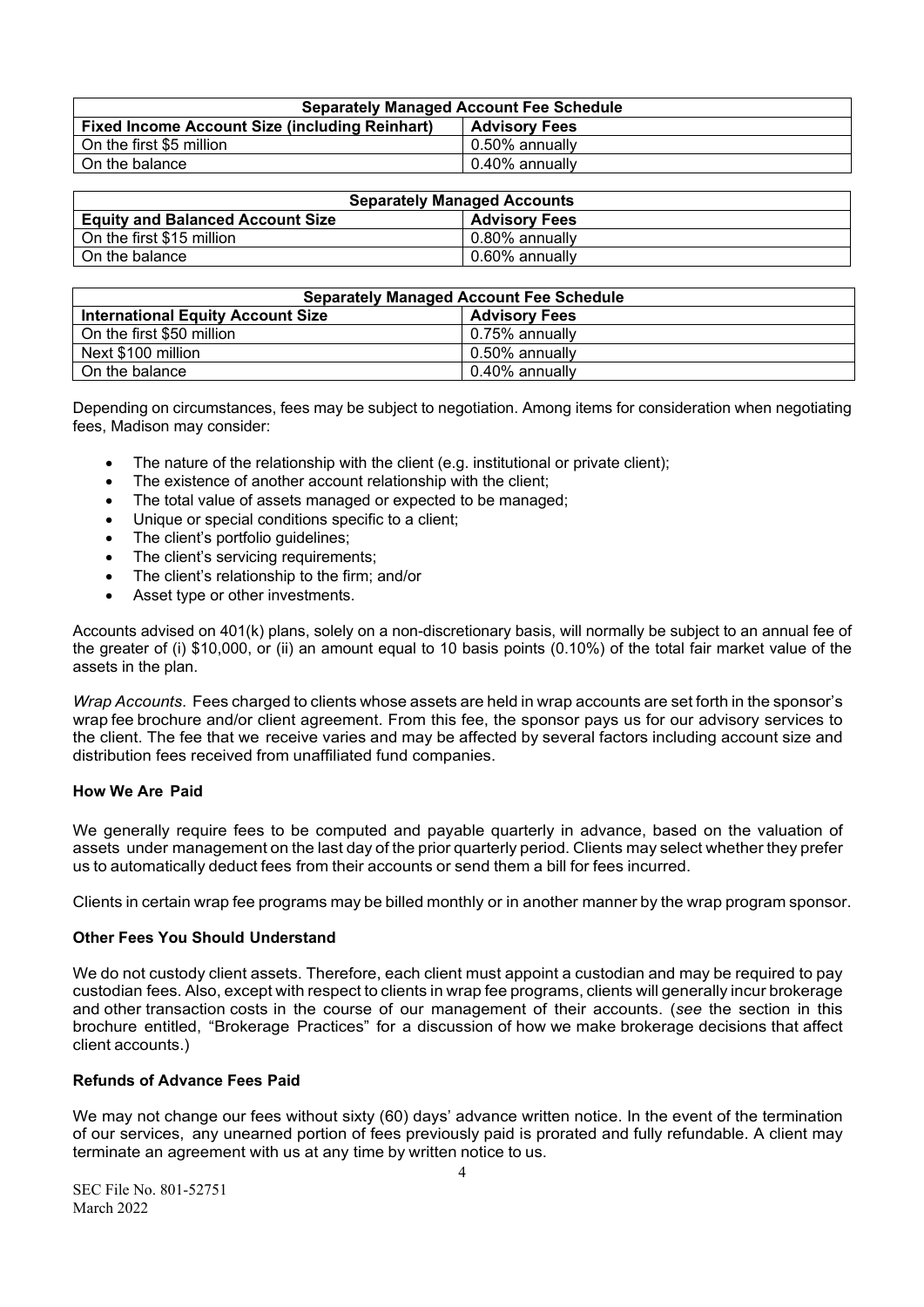#### **Investments in Affiliated Funds**

We typically do not exercise our discretion to invest non-investment company client assets in our affiliated funds. For the convenience of such clients, we may hold shares of our affiliated mutual funds (or any closedend fund we manage) in client accounts so that clients will have a complete picture of their assets. We may recommend investment in our affiliated no-load funds if a client's account is too small to manage separately. In such circumstances, we will not charge our account management fee on these assets. Our employees are not compensated for the sale of securities in this manner. However, you should understand that we (or one of our affiliates) will receive any fees paid by the mutual fund or other investment company as disclosed in the applicable prospectus for the fund. That fee may be higher or lower than the fee a client may be paying on other assets that we manage in the client's account. Of course, to the extent the fee paid by the fund is higher than your account fee, any recommendation by us to invest in the fund represents a potential conflict of interest.

# <span id="page-7-0"></span>**PERFORMANCE-BASED FEES AND SIDE BY SIDE MANAGEMENT**

We may entertain requests by certain "qualified clients," as defined by Rule 205-3(d) under the Investment Advisers Act of 1940, as amended ("Advisers Act") to enter into an advisory contract that provides for compensation on the basis of a share of the capital gains upon, or the capital appreciation of, the qualified client's funds. This is commonly referred to as a "performance fee."

If we were to manage both accounts that are charged a performance-based fee and accounts that are charged an asset based fee as described above in the section, "Fees and Compensation," we would have an incentive to favor accounts for which we receive a performance-based fee. To address this conflict, our procedures require us to monitor securities allocations to any performance-based fee account and compare them with accounts without such fees in order to ensure that no preferential treatment is being provided to the account with the performance-based fee.

# <span id="page-7-1"></span>**TYPES OF CLIENTS**

We provide investment advisory services to a variety of clients, including individuals, pension and profit-sharing trusts, insurance companies, foundations, charitable organizations and other "institutional clients," such as mutual funds. A representative client list is available upon request.

Outside of formalized wrap account programs, our minimum account size is typically \$500,000 for equity portfolio management and \$1,000,000 for fixed-income portfolio management. In addition, we reserve the right to refuse to accept proposed management responsibilities or to resign from the management of any individual account.

# <span id="page-7-2"></span>**METHODS OF ANALYSIS, INVESTMENT STRATEGIES AND RISK OF LOSS**

### **Our Investment Strategies**

*Asset Allocation Strategies.* We provide our asset allocation clients with asset allocation recommendations using a wide range of mutual funds and exchange-traded funds ("ETFs") based on proprietary asset allocation models. To be included, an investment must not only meet certain objective criteria, including performance, expenses, volatility, and duration of track record, but also be available for purchase through the client's custodian or clearing firm. Mutual funds managed by Madison may, from time to time, be included in our asset allocation decisions. If such funds are purchased for a client account, in addition to the fees due to Madison for its investment advisory and other services provided with regard to the program, Madison will also be entitled to investment advisory fees and in certain circumstances, servicing fees, for its services to these proprietary funds. Madison will not invest more than 20% of any non-investment company asset allocation account (at time of purchase) in mutual funds managed by Madison.

Madison will limit its mutual fund recommendations to classes of shares that are not subject to a front-end sales load (or those that qualify for a waiver of such load). (Mutual fund shares subject to a sales load that were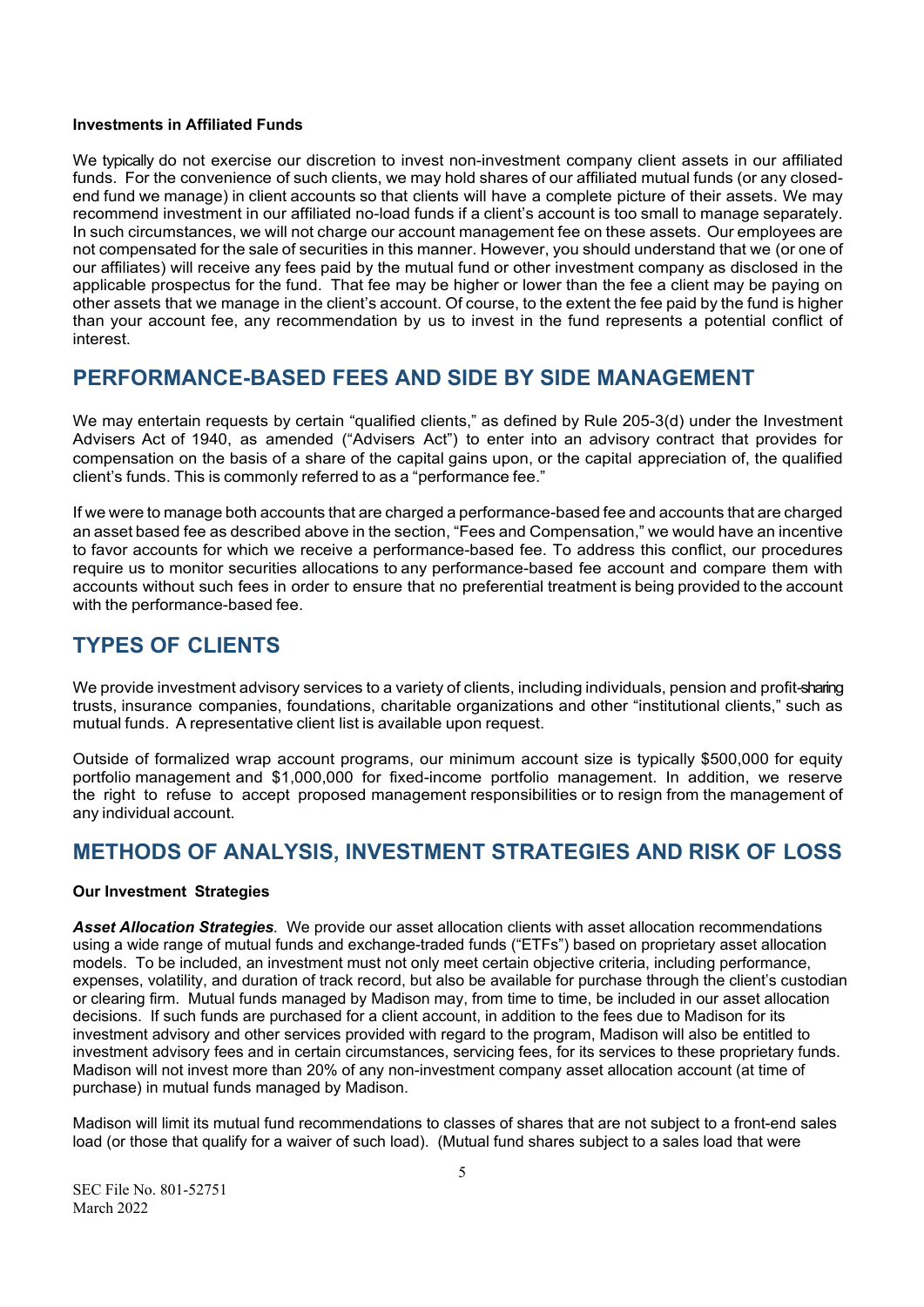purchased and transferred into an asset allocation account are subject to all fees and charges that are normally charged on mutual fund shares held within the account). Mutual funds that have 12b-1 fees may be purchased in an asset allocation account. Any 12b-1 fees paid by those mutual funds attributable to an asset allocation account investment will be paid to the client's custodian, if it is a broker/dealer, or directed broker which serves as the client's executing broker. This does not increase the cost of investment to asset allocation clients, but it does provide an incentive to use such funds within asset allocation strategy accounts over alternative funds that do not have such arrangements. In fact, it is possible that if mutual funds are used in an asset allocation account that do not have 12b-1 fees that are payable to or revenue-sharing agreements with the client's custodian or directed broker, additional fees may be assessed against Madison or the client. While Madison believes it has tremendous latitude (open architecture) as it implements its asset allocation strategies and investment insights, clients should be aware that although those funds that do not have such arrangements may be considered when making allocation decisions, they are not normally so considered if additional fees or charges would be assessed against Madison or the client. More complete information about mutual funds purchased on behalf of clients in asset allocation accounts is contained in the relevant prospectus of each such fund, which is provided to clients at the time of purchase.

*Options and Covered Call Strategies.* For a thorough description of the various options-related strategies we provide for our investment company clients, please refer to the applicable prospectus and other disclosure materials for the respective investment companies we manage that have adopted option strategies.

*Fixed-Income Strategies.* We employ a top-down investment process that focuses on capital preservation through active management of the following key fixed income risks: duration posture, yield curve positioning, industry/sector allocation, quality and security selection.

We are active duration managers. This means that when we believe interest rates are falling, we lengthen duration to take advantage of the increased returns that should be available as rates drop. Likewise, when our proprietary market indicators warn of forces that threaten the markets, our managers will seek to shorten portfolio maturities and durations with the goal of limiting potential declines.

Based on the strategies and philosophy described above, we manage a variety of types of bond portfolios with the distinctions generally relating to the specific type of securities in the portfolio. For example, we manage accounts that contain: only government securities; only corporate securities; mixtures of both government and corporate securities; municipal bonds (tax- exempt securities); and securities with a limited duration.

*Reinhart Fixed Income Strategies.* Quality, stability, and predictability are the hallmarks of the Reinhart fixed income strategies and philosophy. Each of these attributes is described as follows:

- **Quality**: We believe in building high-quality, investment grade fixed income portfolios of treasury, agency, high-quality corporate, asset-backed, and/or municipal bonds.
- **Stability**: Interest rate risk is the most prevalent risk in any fixed income portfolio. We feel that it is difficult to predict short-term movement in interest rates. Generally, we build portfolios with durations similar to those of the chosen benchmark to avoid wild performance swings relative to the appropriate index.
- **Predictability**: Bonds play an important role in managing cash flows and providing diversification within an overall investment plan. We seek to construct portfolios with very predictable cash flows.

Our portfolio managers are heavily involved in fundamental research. In addition, our entire fixed income team formally meets at least monthly to review economic trends, portfolio positioning, and changes in the credit fundamentals of issuers held in client portfolios. Potential changes to portfolio positioning are also discussed.

We utilize a three-step process to determine suitability for inclusion in the portfolio. First, we examine the credit ratings of the issue in question. We view this as an outsider's perspective of the credit quality of the issuer in question. Second, we have developed a real-time database which tracks the movements of each issuer's securities in numerous markets. This provides us with the market's perspective of each issuer. Third, and most importantly, is our internal research. We have developed our "Causes of Financial Distress Methodology" to determine an issuer's credit quality. Within this methodology, we seek to identify any factors that have the ability to create financial distress for a given issuer. We then assess the exposure of each issuer to the potential causes of distress.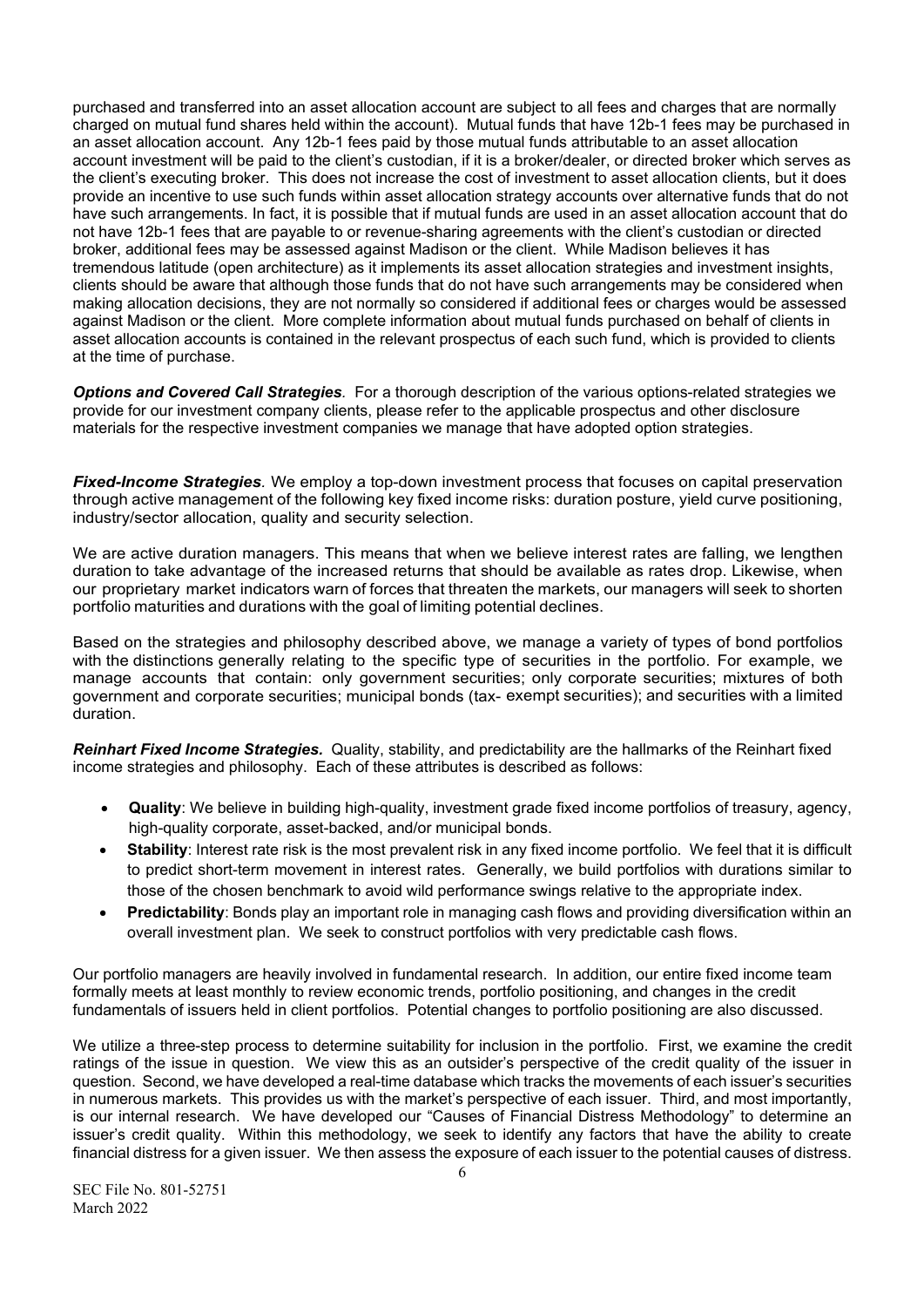If the exposure is sufficiently low, the issuer is classified as acceptable for inclusion in the portfolio. In-depth credit research is performed for all issuers on our core holdings list.

*Equity Strategies.* We are bottom-up stock-pickers, focused on high-quality consistent growth companies trading at reasonable valuations. Our goal is to outperform the market indices through a market cycle while taking less risk. We strive to remain both objective and unemotional in our decision-making process through independent thinking.

We follow a rigorous three-step process when evaluating companies. We consider (1) the business model, (2) the management team, and (3) the valuation of each potential investment. When evaluating the business model, we look for sustainable, competitive advantages, metrics that demonstrate relatively high levels of profitability, stable and growing earnings, and a solid balance sheet. When assessing management, we evaluate their operational and capital allocation track records, and the nature of their accounting practices. The final step in the process is assessing the proper valuation for the company. We strive to purchase securities trading at a discount to their intrinsic value as determined by discounted cash flow modeling and additional valuation methodologies. Often, we find companies that clear the business model and management hurdles, but not the valuation hurdle. Those companies are monitored for inclusion at a later date when the price may be more appropriate.

We seek to avoid the downside risks associated with overpriced securities. Instead, we will invest in the stocks of issuers that we believe have a blend of both value and growth potential: what we call "GARP" for "growth at a reasonable price." This investment strategy reflects our general "Participate and Protect®" investment philosophy. Our expectation is that investors in this strategy will participate in market appreciation during bull markets and experience something less than full participation during bear markets compared with investors in portfolios holding more speculative and volatile securities. There is no assurance that our expectations regarding this investment strategy will be realized.

A key element of our overall valuation is to focus on downside as well as the upside, so that we can set a target purchase price that would reflect very attractive upside return potential relative to the downside risk. This is intended to help avoid permanent impairments of capital and avoid excessive volatility that can impede the long-term compounding of returns.

The number of holdings in a typical client "Large Cap Equity" account will range from 25-40. This reflects our belief that our client's assets should be in our top investment ideas and that focusing on our best investment ideas is the best way to achieve a client's investment objectives. The weighted average market capitalization of companies held by a typical Large Cap Equity portfolio will generally exceed \$25 billion. We would not normally purchase any company with a market capitalization below \$1 billion in market cap in a Large Cap Equity account.

Similarly, the number of securities in a typical client "Mid Cap Equity" portfolio will likely range from 25–40. Normally, 80% of a Mid Cap Equity account must be in companies with market capitalizations between \$500 million and \$50 billion. The size of the companies in each index changes with market conditions and the composition of the index. We generally do not purchase stocks of companies below \$500 million market capitalization for the "Mid Cap Equity" portfolios, but such smaller companies are considered for other accounts with investment objectives that include opportunistic investing in smaller companies and special situations or for clients whose investment objectives include investment in smaller companies. The portfolio's weighting for any one industry shall not exceed 25% of the total market value of the portfolio at the time of purchase.

Because of our investment philosophy, the majority of our Large Cap and Mid Cap Equity holdings will be found in these primary sectors: Consumer, Healthcare, Technology, Financial, Industrial and Energy. Typically, our portfolios will have more limited exposure to commodity-based (basic materials) or heavily cyclical (capital goods, autos, utilities) sectors.

The "Small Cap Equity" portfolio invests primarily in a diversified mix of common stocks of small cap U.S. companies that are believed to be undervalued by various measures and offer sound prospects for capital appreciation. "Small cap" is defined as those companies with market capitalizations of between \$100 million and \$15 billion. For this strategy Madison employs bottom-up fundamental research analysis to identify stocks of businesses that are selling at what it believes are substantial discounts to prices that accurately reflect their future earnings prospects. Madison conducts extensive research on each prospective investment using a five-pillar analysis process to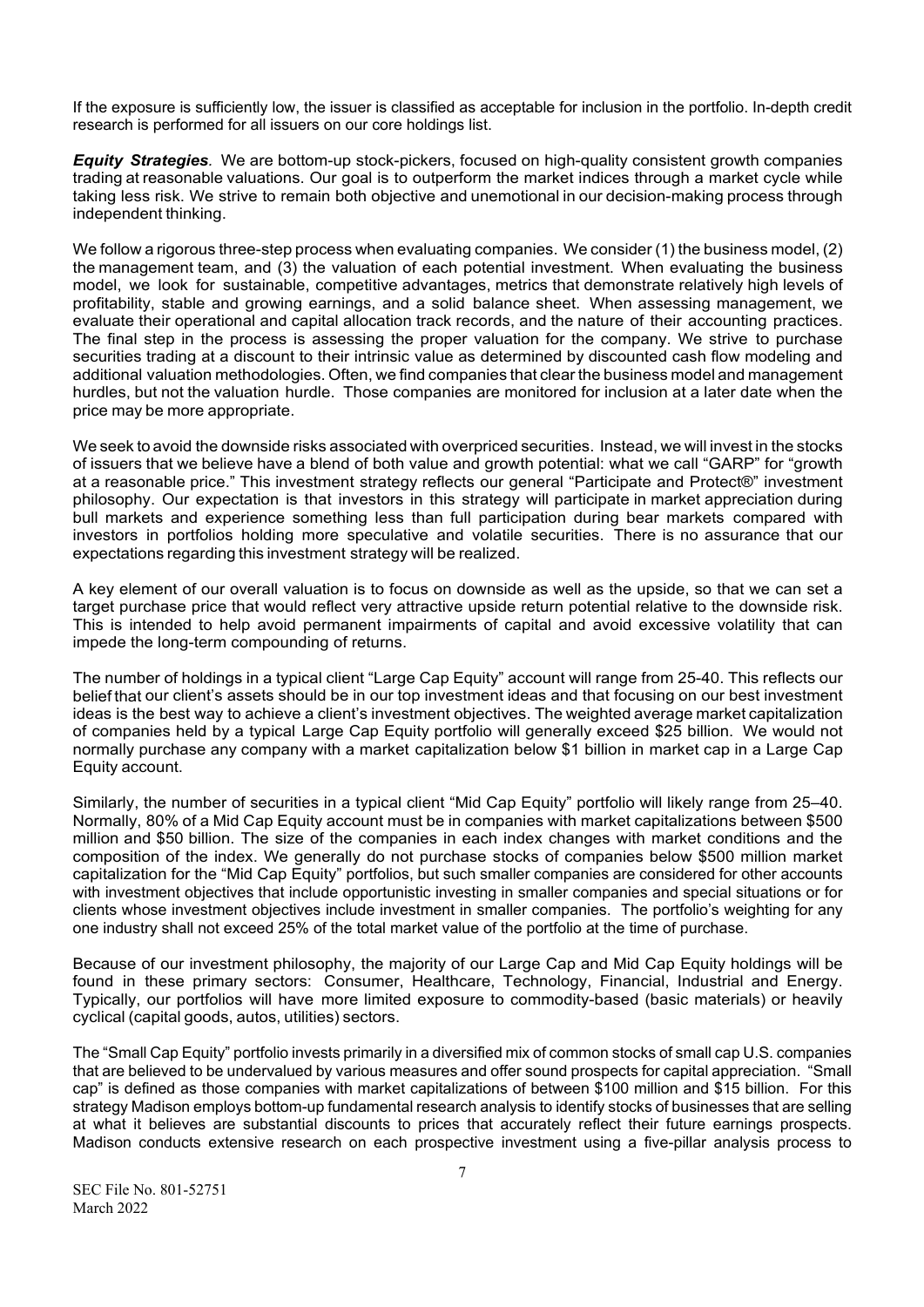evaluate companies as potential investments for the portfolio. Investments that meet most of the criteria are added to a list of similar companies to be monitored by Madison.

Companies meeting all five pillars may be added to the Small Cap Equity portfolio. The five pillars of the analysis are: (1) strong business traits, (2) defendable market niche, (3) attractive growth potential, (4) capable management, and (5) discount to private market value. In reviewing companies, Madison applies the characteristics identified above on a case-by-case basis as the order of importance varies depending on the type of business or industry and the company being reviewed. As a result of employing the five-pillar analysis, the portfolio may hold cash opportunistically, particularly during periods of market uncertainty when investments meeting all five pillars may be difficult to identify.

The Small Cap Equity investment strategy reflects Madison's general "Participate and Protect®" investment philosophy. Madison's expectation is that investors will participate in market appreciation during bull markets and experience something less than full participation during bear markets compared with investors in portfolios holding more speculative and volatile securities; therefore, this investment philosophy is intended to represent a conservative investment strategy. There is no assurance that Madison's expectations regarding this investment strategy will be realized.

Of course, these descriptions only illustrate Large Cap, Mid Cap, and Small Cap Equity accounts. Accounts managed as "Large Cap Growth Equity," "Large Cap Value Equity," "Covered Call and Income Strategy," "Balanced" or in some other unique style would normally have appropriate differences in number of holdings, industry benchmarks, weightings and market capitalizations. For example, accounts managed with the objective of having exposure to all market sectors will hold a greater percentage of securities of companies in commodity-based or heavily cyclical sectors that reflect, to the extent possible, our general investment methodology among the opportunities available within those market sectors.

Considering market volatility, market capitalization references in this section may be adjusted to reflect current economic conditions.

*International Equity Strategies.* The Madison International Equity Strategy seeks to identify companies that have consistently exhibited the ability to maintain a competitive market advantage through innovative product design, exceptional management, strong market share and superior profitability. These companies have a true franchise with the potential to generate various degrees of economic rents while growing faster than the economy. Shortterm variations in results, expectations and capital markets produce numerous opportunities to acquire shares in these companies at valuations that the team deems attractive relative to their forecast long-term prospects.

The team is comprised of patient, long-term investors and as a result, they are much less concerned with the movements of share prices and market trends than with the inherent value of consistently growing companies, with strong products and sound management.

# **Cash Management and ETFs**

Each client custodian "sweeps" non-invested cash balances in client accounts every day into a money market or some other cash account selected by the client and offered as a service by the custodian. At the client's request, we will recommend the sweep vehicle among the choices offered by the custodian. In that case, we make a recommendation based on our understanding of the client's tax status and risk preferences. We do not direct cash sweeps to our proprietary money market mutual fund.

Cash sweeps generally fall into three categories: (1) government money market funds, (2) prime rated money market funds (commercial paper), (3) tax-exempt money market funds (municipal vehicles), and (4) bank sweeps. The process and mechanics are the same for equity and fixed income clients.

In some situations, often at a client's request or in connection with a specific investment strategy, we may invest client accounts in exchange traded funds ("ETFs") or other investment companies. To the extent any account is so invested, you should understand that the ETF or other investment company itself pays the manager of the fund an investment advisory fee like most other investment companies. Therefore, in addition to the fee you pay to us to manage your account, you will indirectly pay your *pro rata* portion of the management fee of the ETF or other investment company in which your account is invested. That fee is described in the offering materials (prospectus) for the ETF or other investment company.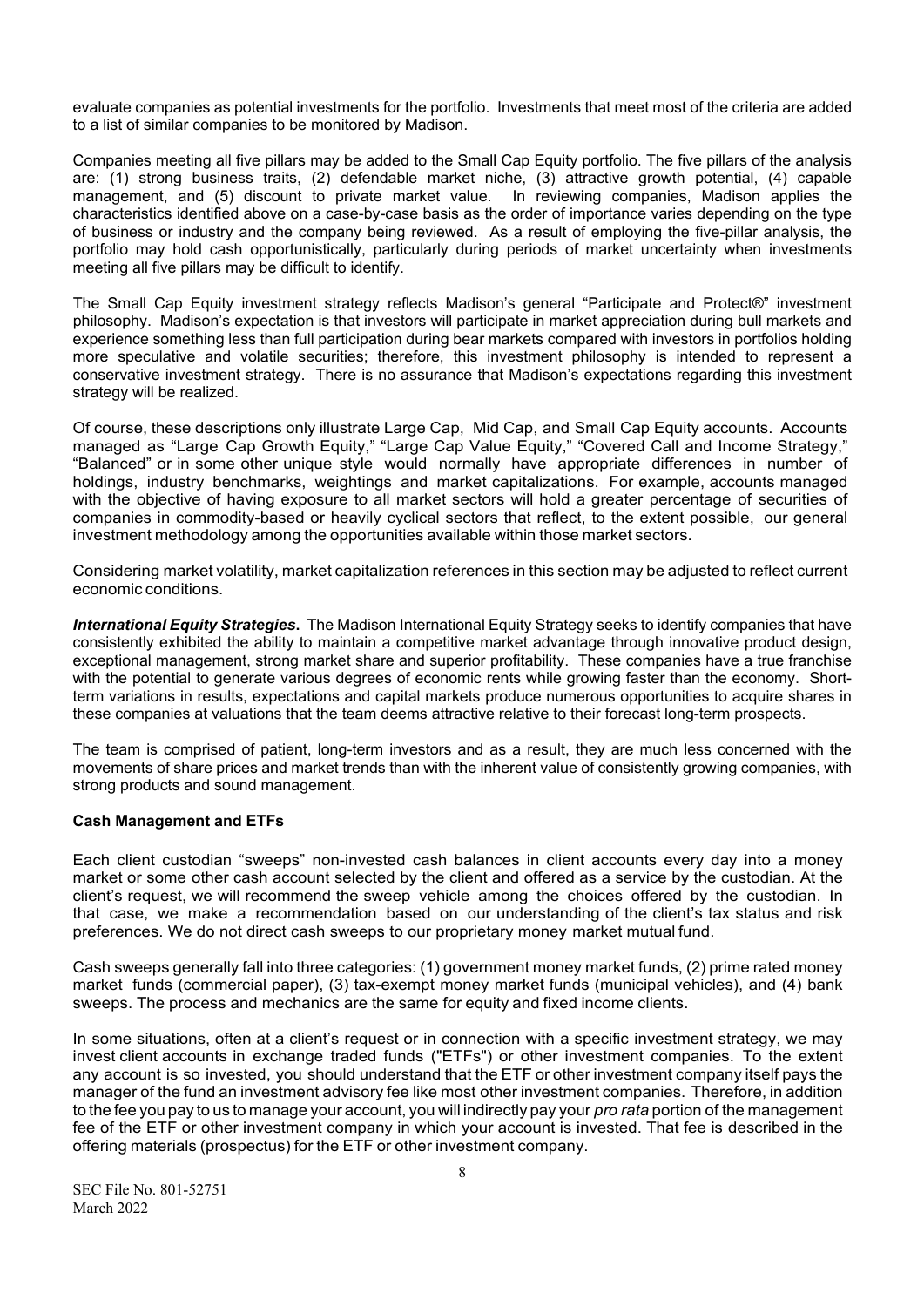### **Class Action Settlements**

Although we may be authorized to vote proxies in client accounts as described herein in the section entitled, "Voting Client Securities," we will not handle or otherwise process any potential "class action" claims or similar settlements that clients may be entitled to for securities held in client accounts. Clients will receive the paperwork for such claims directly from their account custodians or, if we receive the forms on behalf of a client, we will promptly forward them to the client to complete. Each client should verify with his/her/its custodian or other account administrator whether such claims are being made on the client's behalf by the custodian or if the client is expected to file such claims directly.

### **Risk**

Although we work hard to preserve your capital and achieve real growth of client wealth, investing in securities involves risk of loss that each client should be prepared to bear. Typical investment risks include market risk typified by a drop in a security's price due to company specific events (such as an earnings disappointment or a downgrade in the rating of a bond) or general market activity (such as occurs in a "bear" market when stock values fall in general). For fixed-income securities, a period of rising interest rates could erode the value of a bond since bond values generally fall as bond yields go up.

*General Risk of Investing in Securities*. While investments in stocks and bonds have been keystones in wealth building and management for more than one-hundred years, at times they've produced surprises for even the savviest investors. Those who enjoyed growth and income of their investments were rewarded for the risks they took by investing in the markets. When the rare calamity strikes, the word "security" itself seems a misnomer. Risks in investing in securities may include Alternative Minimum Tax Risk, Asset Allocation Risk, Call Risk, Capital Gains Tax-Related Risk, Concentration Risk, Credit and Prepayment/Extension Risk, Currency Risk, Derivatives Risk, Equity Risk, ETF Risks, Fixed Income Market Capacity Risk, Foreign Security and Emerging Market Risk, Growth Investment Risk, Growth and Value Risks, Interest Rate Risk, International Risk, Legislative Risk, Liquidity Risk, Market Risk, Mid-Cap Company Risk, Mortgaged-Backed Securities Risk, Non-Investment Grade Security Risk, Option Risk, Risk of Default, Risks of General Obligation versus Limited Purpose Bonds, Small Cap Risks, Special Risks Associated with Dividend Paying Stocks, State Specific Tax Risks, Tax Risk, Unknown Market Risks and Value Investing Risk, among others. Although we seek to appropriately address and manage the risks we identified and disclosed to you in connection with the management of the securities in your account, you should understand that the very nature of the securities markets includes the possibility that there are additional risks that we did not contemplate for any number of reasons. We certainly seek to identify all applicable risks and then appropriately address them, take appropriate action to reasonably manage them and, of course, to make you aware of them so you can determine if they exceed your risk tolerance. Nevertheless, the often-volatile nature of the securities markets and the global economy in which we work suggests that the risk of the unknown is something you must consider in connection with your investments in securities. Unforeseen events have the potential to upset the best laid plans and could, in a worst-case scenario, produce the material loss of the value of some or all the securities we manage for you.

# <span id="page-11-0"></span>**DISCIPLINARY INFORMATION**

There are no legal or disciplinary events that we believe are material to a client's evaluation of our business or the integrity of our management.

# <span id="page-11-1"></span>**OTHER FINANCIAL INDUSTRY ACTIVITIES AND AFFILIATIONS**

# **Investment AdviserAffiliates**

Madison Investment Holdings, Inc. is our parent company. The insurance company asset management division of Madison Investment Advisors, LLC operates under the name Madison Scottsdale (d/b/a Madison Scottsdale). Madison Asset Management, LLC is an investment adviser registered with the SEC. The Reinhart Portfolio Management Team is based in Mequon, Wisconsin. Each "Madison" entity shares personnel and resources at our Madison, Wisconsin offices.

Registration does not imply a certain level of skill or training.

SEC File No. 801-52751 March 2022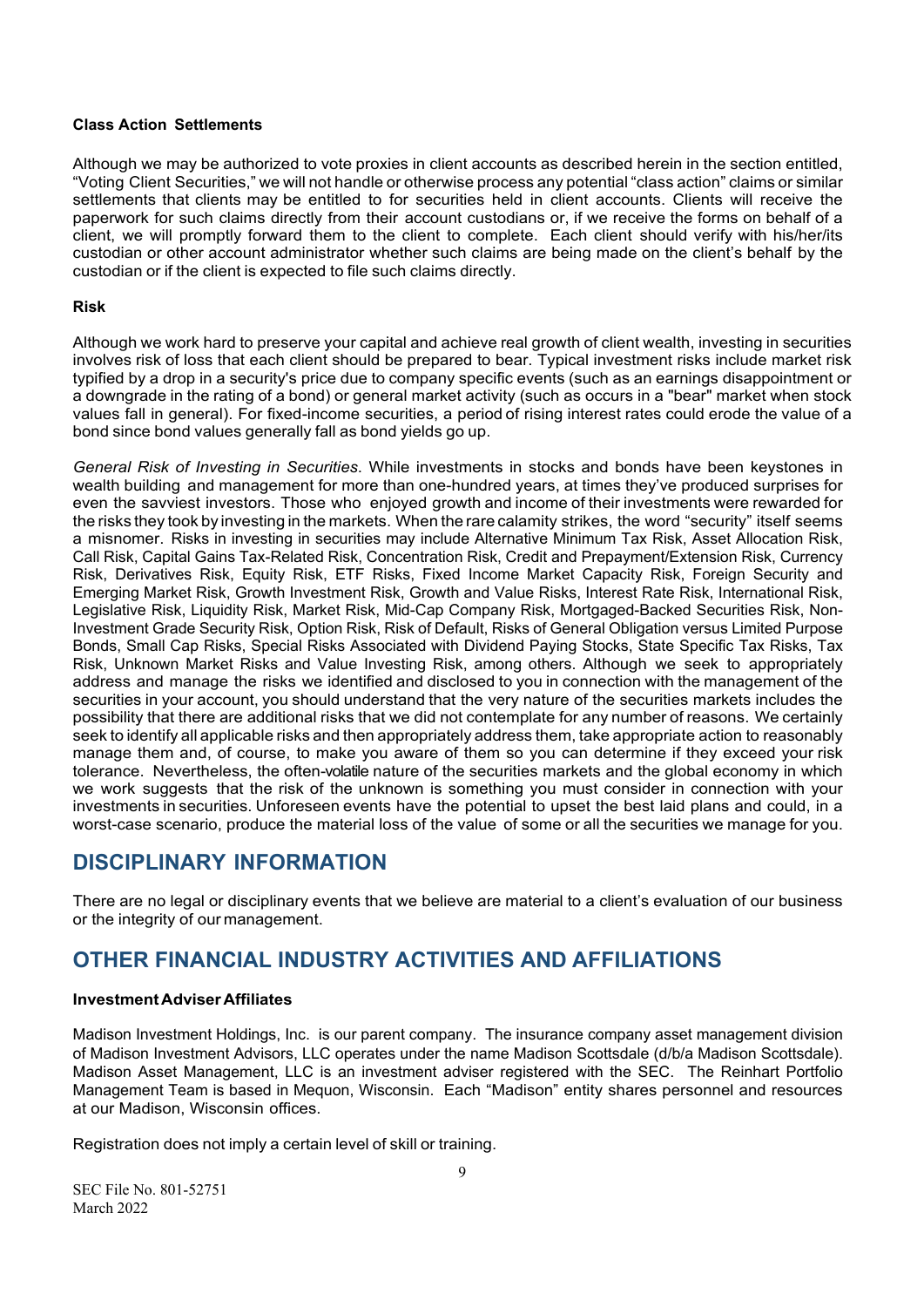### **Sub-advisory Services by Investment Adviser Affiliates**

If authorized by a client, we may delegate the management of all or a percentage of a client's account to one of our investment adviser affiliates identified above. We would do so if the affiliate has a particular investment expertise that we believe would be suitable to the client and conforms to the stated investment policies of the client's account. To avoid any potential conflict of interest, we will not charge different fees to any client for amounts managed by our affiliates in a sub-advisory capacity in this manner. Of course, because of the affiliation, we indirectly receive a portion of any sub-advisory fees we pay to our affiliates to manage assets in this manner.

### **Investment Company Affiliates**

Our affiliate, Madison Asset Management, LLC, acts as investment adviser to the Madison Funds and Ultra Series Fund. In addition to these mutual funds, Madison Asset Management, LLC is the investment adviser to the Madison Covered Call & Equity Strategy Fund, a closed-end fund traded on the New York Stock Exchange. Some of our officers hold offices in each of the investment companies affiliated with Madison Asset Management, LLC. Paul Lefurgey serves as Trustee of Madison Funds.

As an affiliated company, we receive management fees indirectly through Madison Asset Management, LLC and we share offices and personnel at our Madison, Wisconsin headquarters.

Please refer to the subsection entitled, "Investments in Affiliated Funds" in the Fees and Compensation section above.

### **Broker-Dealer Affiliate**

We also have an affiliated broker-dealer, MFD Distributor, LLC, for the limited purpose of serving as the distributor of our affiliated mutual funds (Madison Funds and Ultra Series Fund). MFD Distributor, LLC does not perform any other brokerage activities, has no employees of its own and other than its mutual fund services, the broker-dealer engages in no trades, transactions or other brokerage activities whatsoever. It is not permitted to perform any trades for our clients, including the accounts of our affiliated mutual fund portfolios, and does not carry customer accounts. Several our employees are registered representatives of MFD Distributor, LLC so that they can make offers of our affiliated funds to the public.

# <span id="page-12-0"></span>**CODE OF ETHICS, PARTICIPATION OR INTEREST IN CLIENT TRANSACTIONS AND PERSONAL TRADING**

### **Our Code of Ethics**

We impose restrictions upon ourselves and any person associated with us in connection with the purchase or sale, directly or indirectly, for their own account or accounts controlled by them, of securities recommended to or purchased for clients. We maintain strict guidelines and a Code of Ethics for all our employees designed to assure that we, and persons associated with us, may not benefit, directly or indirectly, from transactions made for the accounts of clients and that no other conflict of interest exists.

Generally, employees may not trade in any securities that are held in client portfolios or are being traded in client portfolios, except under a de minimis exception. Employees are also prohibited from investing in IPOs. We, our officers, employees and directors are required to pre-clear securities trades in order to avoid a conflict of interest between individual and client interests. As a general guideline, employees may not purchase or sell a security which, to his or her knowledge or belief, is under consideration as an acquisition or sale by a client or any investment company or is in the process of being acquired or sold for a client or mutual fund. Our Code of Ethics contains various exemptions for personal securities trades that we believe do not involve potential conflicts, such as transactions in Treasury Securities, open-end mutual funds, and securities that we will not purchase for clients.

We may manage accounts for employees in the same manner as other clients utilizing the same model or composite provided that, in order to avoid any potential conflicts of interest, all transactions for employee accounts managed by our firm must occur after we have completed trading for all non-employee client accounts in the same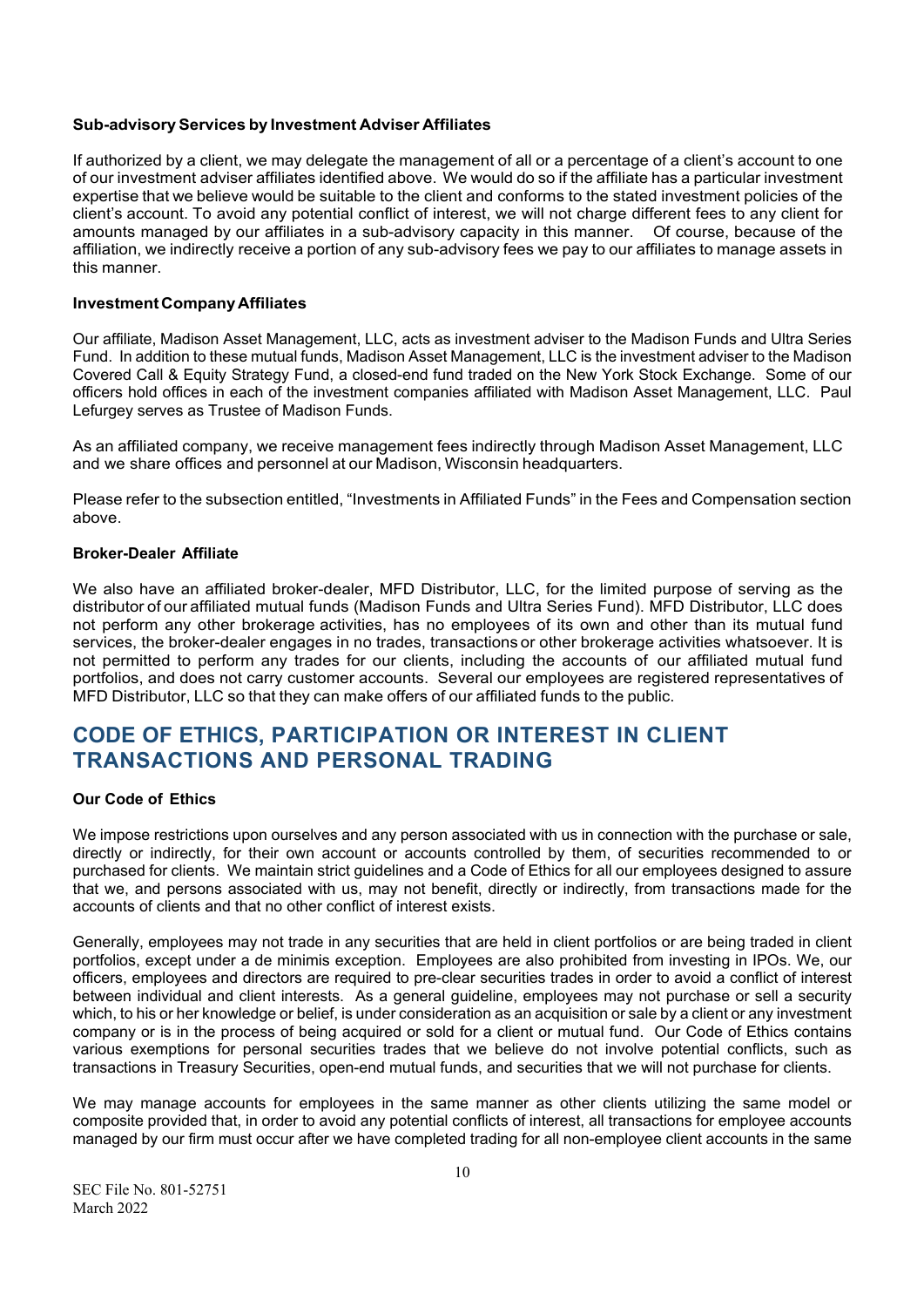model or composite. Specifically, when entered concurrently with client accounts, employee accounts and/or internal products will always trade last in any trading rotation (see Brokerage Practices herein). If employee accounts and/or internal products are entered after client accounts, they will wait until all other client accounts are complete before trading.

With permission, employees may also invest in private placements and similar non-public offerings, some of which we may also recommend as a non-discretionary investment to certain clients of our firm or its affiliates for which such investment ("alternative investments") might be suitable. If investments in alternative investments are both suitable to you and an otherwise permissible investment in your account, you should understand that our employees will have a potential conflict of interest with you in the event the participation in any alternative investment is "cutback" or otherwise limited because it is oversubscribed. A copy of our Code of Ethics is available to any person upon request.

### **Prohibition on Use of Insider Information**

We also adopted policies and procedures to prevent the misuse of "insider" information (material, non-public information). A copy of such policies and procedures is available to any person upon request.

# <span id="page-13-0"></span>**BROKERAGE PRACTICES**

### **In General**

Unless we receive specific directions from a client regarding the placement of brokerage business, we will select the brokers and dealers to effect client transactions. Our first consideration in selecting a broker is whether the broker will provide the best execution of the desired transaction. In addition to best execution price, selection is based on the overall reasonableness of brokerage commissions paid and consideration of a variety of other factors. An important consideration is the receipt of research products, research services, access to brokerage firm analysis, and the availability of economic data, market data and research. Also important is the availability of quotations, statistics and other investment decision-making aids. See the discussion below entitled, "Research and Soft Dollar Benefits."

# **Trading of Bonds**

The majority of bonds are not traded on listed exchanges, but rather are purchased from or sold to brokers or dealers. Each broker/dealer maintains an inventory of bonds (bond "positions") that it owns as a principal or transacts as an agent on behalf of another customer. The number and value of bonds that each broker holds varies, depending on the brokerage firm's size, financial strength and involvement in the bond market. No one firm dominates this market or provides substantially all the buying/selling needs of a particular money manager for all its clients.

We use a three-step process to buy/sell bonds for client accounts depending upon how the client has instructed us to trade on their behalf: (1) "free to trade" – if, with respect to a client account, we are free to choose the broker/dealers we wish to trade with, we typically contact at least three broker/dealers before executing a trade in order to seek best execution; (2) "in competition" – for client accounts that require us to include a designated broker/dealer in our list of trading partners, we will put that broker in competition with others and select the broker who provides us with best execution (in the event of a tie between brokers, the designated broker receives the trade); and (3) "directed" – if a client has directed us, through written notification, to trade with a specific broker/dealer, we will negotiate directly with that broker in order to execute trades on that clients behalf. The "directed" trade process begins by us asking the broker/dealer for a specific issue to be purchased. We will specify the targeted issue with respect to issuer, sector, maturity, coupon and yield/spread objectives. We will also provide the required block size for all clients using that broker/dealer and/or custodian. The broker is asked to offer the targeted issue or, if they cannot, other possible issues that are substantially similar substitutes. The broker will offer any bonds meeting our criteria available in its current inventory. If the broker/dealer cannot offer our targeted security and cannot offer a substantially similar substitute, we will work closely with the broker to locate suitable bonds from other broker/dealers or their customers. When the "directed" clients designated directed broker confirms a specific transaction, the applicable commission agreed upon in advance by the client shall be received by the broker/dealer acting as principal, regardless of whether the bonds were acquired directly from the directed broker/dealer or indirectly from another broker/dealer. The commissions paid by "directed" clients may differ from other "non-directed"

SEC File No. 801-52751 March 2022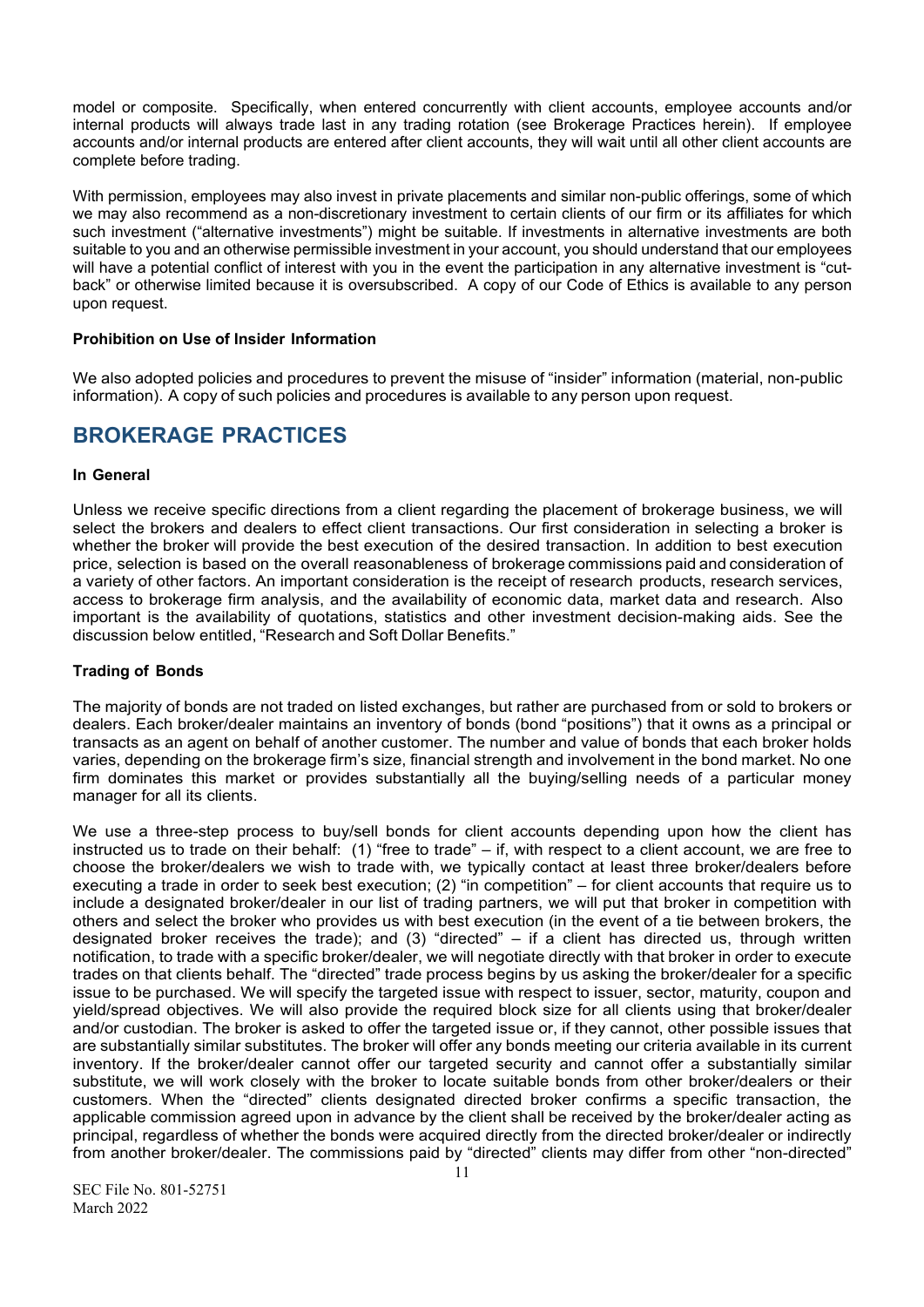clients due to the trade size, security specifics, or total arrangement between the client and their broker. These practices are followed unless they are specifically modified or limited by us or the client.

We believe this process to be in our clients' best interest because it gives clients access to the best priced, most attractive securities from several dealers. By aggregating the purchases or sales of a broader base of clients, including those who use other brokers and/or custodians, and working to find the best options for executing broker/dealers we seek increase competition and find bonds available in larger blocks, resulting in better overall execution prices.

In connection with accounts for which we act as a sub-adviser for programs sponsored by another adviser and for which there is a "fee in lieu of commission" or similar "wrap fee" arrangement, in most circumstances we will not trade with the program sponsor in recognition that commissions are often included in the price of bonds. This restriction may be imposed on us by the program sponsor or implemented at our discretion. It is designed to avoid potential conflicts of interest or duplicate commission payment.

In our efforts to achieve best execution of portfolio transactions, we may trade securities for client accounts by utilizing electronic marketplaces or trading platforms. Some of these electronic systems may impose additional service fees. We may pay these fees directly to the provider of the service or these fees may be included in the execution price of a security. Our intention is that we will only use such systems and incur such fees if we believe that doing so helps us to achieve the best execution of the applicable transaction, taking into account all relevant factors under the circumstances. For example, we will consider the speed of the transaction, the price of the security, the research we receive (in equity transaction effected in this manner), our ability to block the transaction and other factors discussed in this Brokerage Practices section.

### **Trading of Common Stocks**

When we trade the same security in more than one client account, we generally attempt to aggregate trades in order to create a "block transaction" or a sequence of aggregated block transactions containing clients of the same type. Generally, buying and selling in blocks helps create trading efficiencies, prompt attention and desired price execution. We may block transactions among clients of our firm and among clients of our subsidiary investment adviser affiliates that share our resources and personnel in our Wisconsin office. If, for any reason, we cannot block transactions, we will follow the procedures described below under "Trade Allocation Practices."

For accounts utilizing one or more of the firm's asset allocation strategies, we will place all or substantially all transactions to purchase or sell common stocks with the client's "directed" broker, when appropriate or required. (See the discussion below entitled, "Directed Brokerage and Compensation for Client Referrals.") Whenever applicable, we will attempt to block or aggregate trades for clients who use the same directed brokers in order to create a "block transaction" unless we believe that best execution can be achieved without blocking because, for example, of the high liquidity of the security, the size of the transaction or other factors that we consider in seeking to achieve best execution of client transactions in equity securities. (Mutual fund securities traded in client accounts are transacted at net asset value, so blocking of transactions is not necessary for accounts holding such securities.)

For transactions in securities other than mutual fund shares, the commission amount and per share commission rate will differ between our clients with directed brokerage relationships versus those clients who do not have such relationships, due to the dollar value and the size (number of shares) of the trade for each account and the relationship between the client and their broker. Because each client may differ in portfolio size, investment objective, equity exposure and the extent of the relationship with their broker, we do not negotiate commission discounts on the block transactionitself.

We seek to achieve best execution when we execute equity (stock) transactions for our clients. We consider a variety of factors when determining and analyzing our success in achieving best execution, including, among other factors, the speed of a transaction, the price at which the transaction is executed, the service provided by the executing broker and any costs involved. There are myriad factors that go into achieving best execution for our clients. Some factors we consider include price, access to block liquidity, avoidance of toxic order flow and commission rates. When permitted, we believe blocking orders in like securities for clients helps prevent any client in a particular equity strategy from being disadvantaged in connection with regard to best execution compared with any other client whose account we manage under the same strategy.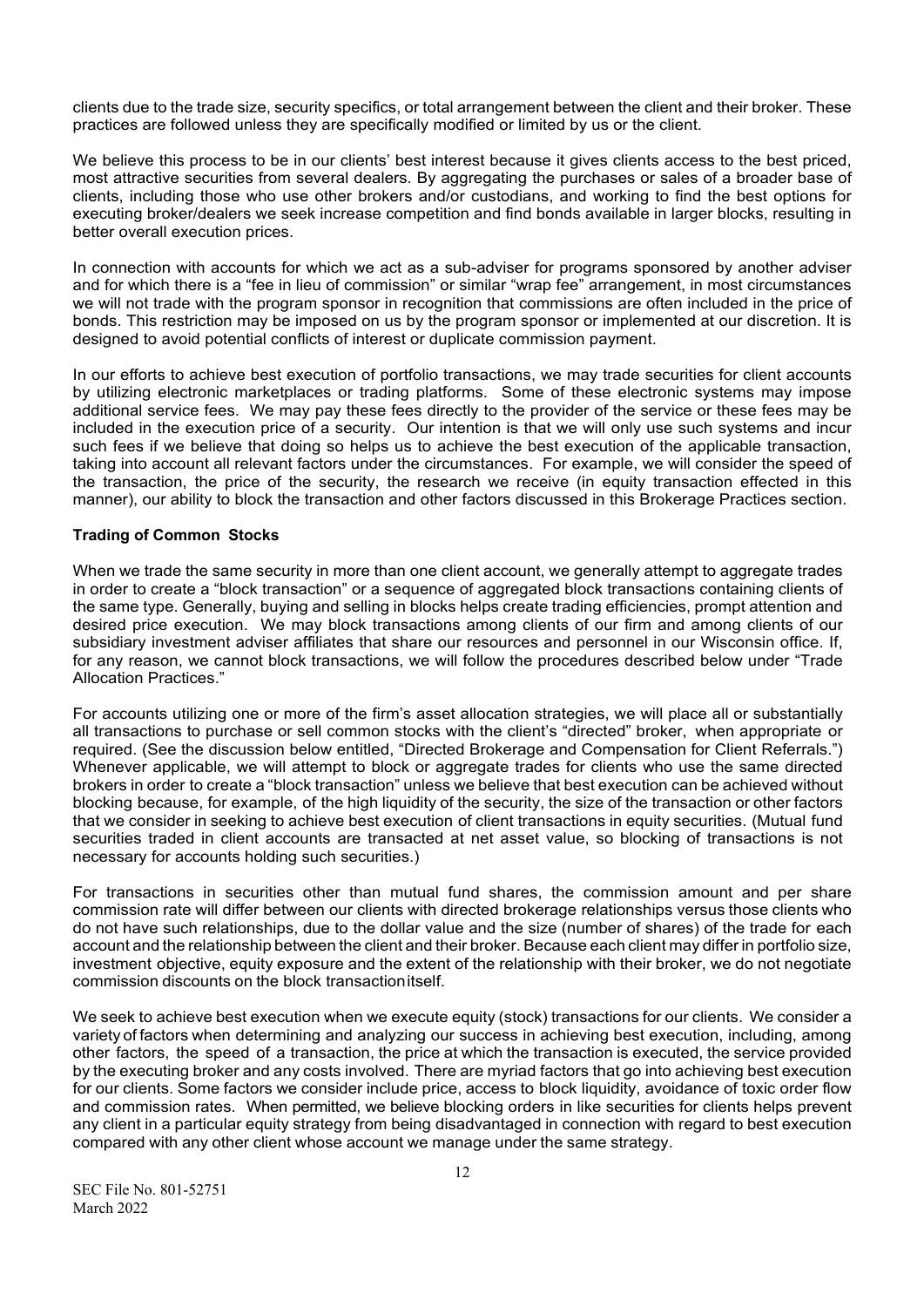Since directed broker clients trade with their directed brokers, clients within a strategy will not necessarily buy or sell a security at the same price or at the same time as other clients within that strategy. As a result, performance among clients within a strategy may vary.

### **Trade Allocation Practices**

When the firm has trading authority and brokerage discretion, we seek to allocate trades fairly across the various accounts we manage. For discretionary, non-directed client accounts, we generally block all transactions for such clients in a single transaction or sequential transactions with the same broker. For all directed broker accounts, including wrap accounts and unified management accounts (UMA), we follow our trade rotation policy among clients that are transacting in the same security in the same strategy. The trade rotation process for these clients commences concurrently with the blocked trade for the discretionary non-directed client accounts. The policy is designed to ensure that we do not trade on behalf of any one client or group of clients in a systematic manner that favors that one client or group or is otherwise unfair to other clients for whom we do not trade in the initial blocked transaction or transactions. In these situations, on any given trade, a client's account may trade first, last or mid-way in the order of trades executed with the goal of long-term rotational trade entry timing among these client accounts. Decisions regarding whether any client account trades separately from others are based on liquidity, speed of execution and various other factors.

We will often also add small amounts of additional trades to a previously initiated and ongoing trade if, in our discretion, we believe that doing so will not affect the execution of the original ongoing trade.

Furthermore, if we determine that a particular "wrap" program sponsor (or designated broker) either has procedures for transmission of transaction instructions or transaction execution practices that are unusually time-consuming or lengthy or has transmission/communication problems on a given trading day, we will periodically deviate from our normal rotation practices and place that sponsor's (or designated broker's) transactions after those of other, similarly situated programs (or clients) in an effort to avoid delays we deem undue in execution of transactions. In these cases, the deviation may or may not disadvantage such accounts, depending on market conditions.

Finally, certain accounts subject to non-discretionary capital flow activity such as new accounts, accounts experiencing contributions or withdrawals, or similarly situated accounts will normally be invested according to the most recently updated model before existing accounts in the same program (or group of accounts) are similarly invested. Also, because we share our back-office functions with our affiliates at our Wisconsin headquarters, in the unlikely event that one of our affiliates seeks to trade the same security as we are trading, the security would be traded first for the accounts of the first firm whose portfolio managers provided the trade instructions to our shared trading desk.

# **Cross Trades**

There may be occasions when we will sell a particular security for one of our clients (for example, because the client needs to raise cash or is changing investment priorities) at the same time that we buy the same type of security for another client. In such situations, we can reduce transaction costs to both clients by identifying a particular security and instructing a broker to sell from one account and purchase in the other. This is known as a "cross trade." Although we believe the transaction benefits both clients, you should be aware that we represent the interests of both the selling and buying client in the same transaction, and, as a result, may have conflicting loyalties at the time we effect a cross trade. For this reason, we always execute such trades through a third-party broker who determines the respective purchase and sale price based on the market.

Cross trades by investment company clients are subject to additional or separate rules governed by the Investment Company Act of 1940, as amended. Cross trades involving clients subject to ERISA are generally prohibited by law and, therefore, we will not include any ERISA clients in brokered cross trades conducted on a principal basis.

### **Directed Brokerage and Compensation for Client Referrals**

When executing transactions for a client account, we may place all or a portion of the transactions with a broker with whom the client has a special advisory or consulting relationship. Such transactions are placed with a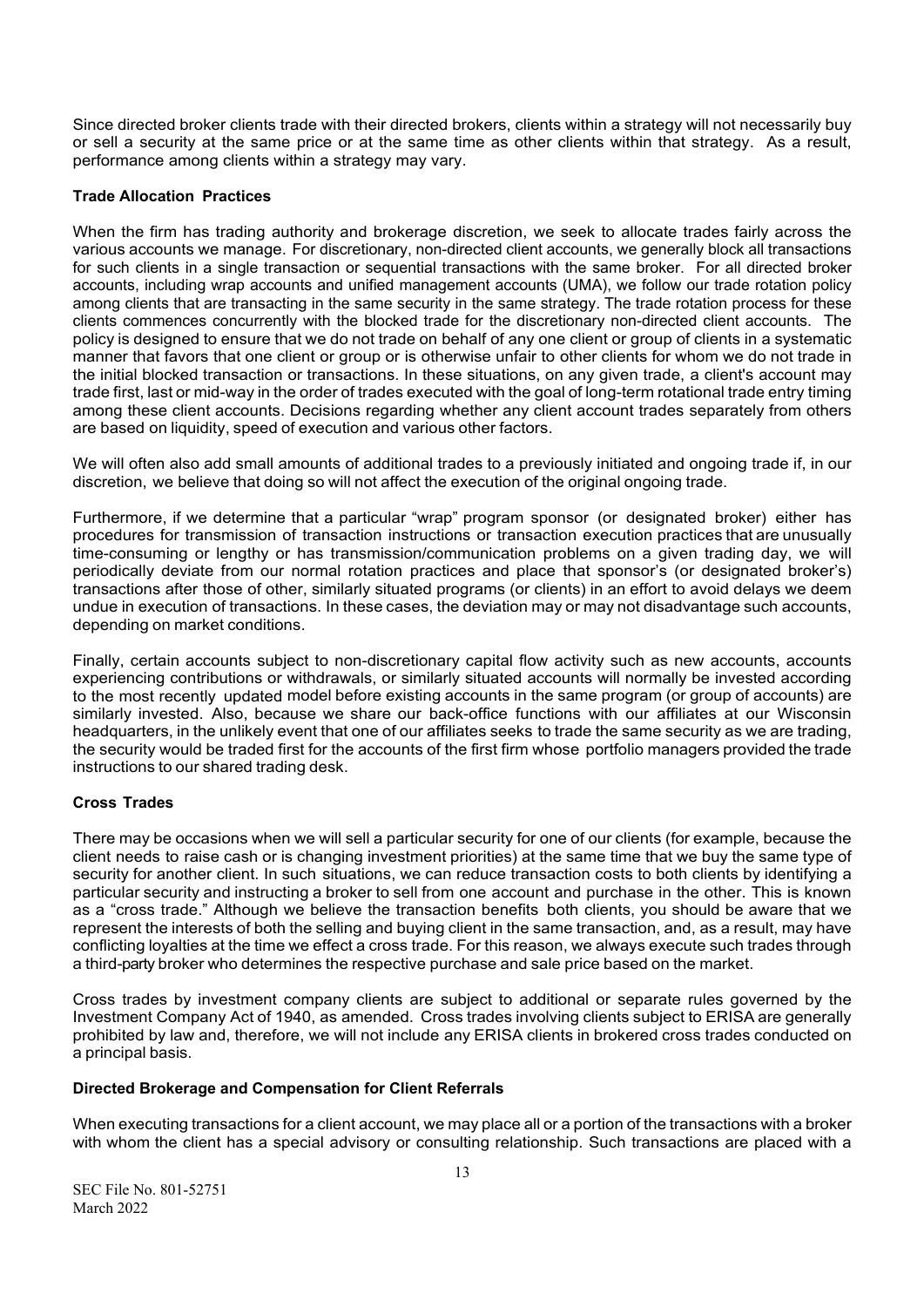broker who may have provided manager selection services, performance measurement services, asset allocation services, or a variety of other consulting or monitoring assistance to the client, all with the specific knowledge and full approval of the client.

We will trade with directed brokers even when not explicitly required to do so if the market allows it or the trade is of a size that, in our opinion, would not adversely impact the market (in recognition of price and liquidity factors) under the circumstances. These trades are executed as described in the "Trade Allocation Practices" discussion herein.

We do not maintain agreements with referring brokers regarding our internal allocation of brokerage transactions. However, all or a sizable portion of a particular client's brokerage transaction business may be directed to a particular broker if the client has directed, agreed or stipulated us to do so. Commissions are not intended to compensate brokers for client referrals.

With regard to client directed brokerage, we are required to disclose that we may be unable to negotiate commissions, block or aggregate client orders or otherwise achieve the benefits described above, including best execution, if you limit our brokerage discretion. Directed brokerage commission rates may be higher than the rates we might pay for transactions in non-directed accounts. Also, clients that restrict our brokerage discretion may be disadvantaged in obtaining allocations of new issues of securities that we purchase or recommend for purchase in other clients' accounts. It is our policy that such accounts not participate in allocations of new issues of securities obtained through brokers and dealers other than those designated by the client. Generally, we encourage each client to compare the possible costs or disadvantages of directed brokerage against the value of the custodial or other services provided by the broker to the client in exchange for the directed broker designation. Directing brokerage may cost clients more money.

### **Accounts with Different Investment Objectives**

It is possible that we or our affiliates may manage accounts of clients whose investment objectives are substantially different from one another. As a result, it is possible that it would be appropriate for us to sell a security "short" from one account while holding it "long" in another account. This may occur if we manage an account that involves significant short-term trading or pursues unique option strategies. In general, our positions with regard to any security will be net long. We seek to avoid a conflict of interest by attempting to limit such situations to, for example, an instance in which there is a readily available supply of the security being purchased or sold and the transactions in a security do not affect its market price.

### **Research and Other Soft Dollar Benefits**

Obtaining the best price and execution of trades is of utmost importance in placing transactions. If a broker is allowed a commission in excess of that which another broker might have charged for executing the same transaction, it is done in recognition that such broker's special services are of great importance to us and our client(s). Research services furnished by brokers may be used in servicing all our accounts; all clients benefit from the research received from all brokers with whom we deal.

Although we seek best execution of transactions, you should understand that obtaining research and services by means of soft dollar benefits represents a conflict of interest since it enables us to receive research that we might otherwise have to produce ourselves or purchase with our own money.

What is the "research" that is paid for with soft dollars? Research refers to services and/or products provided by a broker, the primary use of which must directly assist us in our "investment decision-making process" and not in the management of our firm. The term "investment decision-making process" refers to the quantitative and qualitative processes and related tools we use in rendering investment advice to our clients, including financial analysis, trading and risk analysis, securities selection, broker selection, asset allocation, and suitability analysis.

Research may be proprietary or third party. Proprietary research is provided directly from a broker (for example, research provided by broker analysts and employees about a specific security or industry or region). Third party research constitutes payment by a broker, in full or in part, for research services provided by third parties. Both types of research may involve electronically provided research and electronic portfolio management services and computer software supporting such research and services. For example, a tool that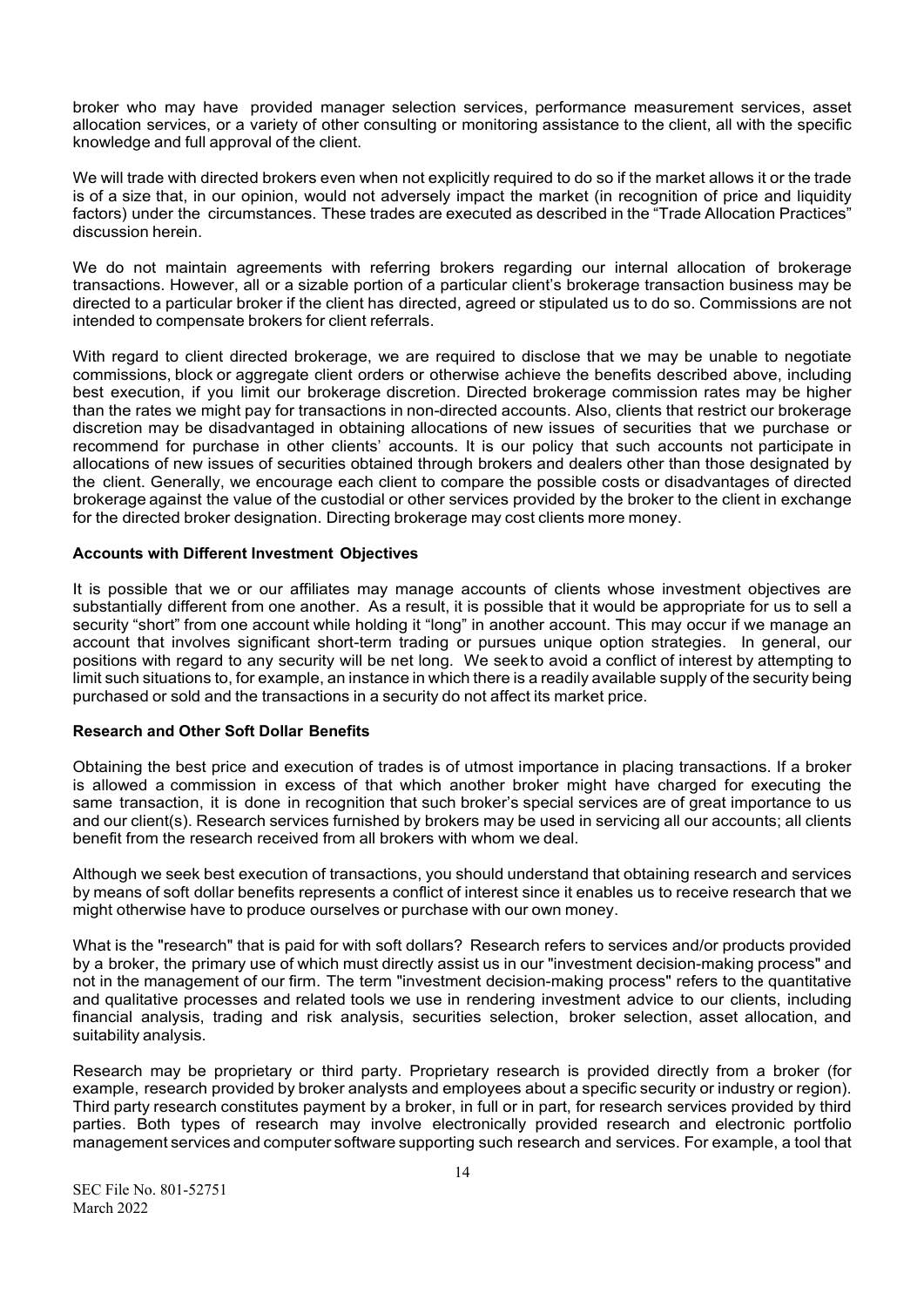helps us decide what might happen to the price of a particular bond following a specific change in interest rates is considered research because it affects our decision- making process regarding that bond.

In some situations, we may execute a transaction with one broker and settle the transaction with another broker. This use of "step-outs" allows us to decouple - to some extent - execution services from research services. In other words, we may execute a transaction with an "execution" broker and step-out the transaction - and related commissions - to a broker who provides research services to book and settle the transaction.

We may receive products or services from brokers which we use for both research and for administrative, marketing or other non-research purposes. In such instances, we make a good faith effort to determine the relative proportion of our use of such product/service that is for research. Only that portion of the research aspect of the cost of obtaining such product/service may be paid for using soft dollars. We pay the remaining portion of the cost of obtaining the product or service in cash from our own resources.

We have an incentive to select a broker-dealer based on our interest in receiving the research or other services they can provide us. This incentive may conflict with client interests in receiving most favorable execution and our measurement of favorable execution may differ from that of a client. We believe we pay fair and reasonable brokerage commissions in return for research products or services provided by brokers. We may use research products or services provided by brokers in servicing any or all our clients. Although we believe that all clients of our firm and its affiliates benefit from the research and services received by us from brokers, we may not necessarily use such research products or services in connection with the client accounts that paid commissions to or otherwise traded with the brokers providing such products or services. We will share proprietary research we receive with our affiliates because the cost for such research cannot be unbundled from the bundled soft dollar commissions we pay. However, we do not share any soft dollars earned for payment of third party research with our affiliates (other than Madison Asset Management with which we share all personnel and resources at our Wisconsin office location) since such amounts can be quantified and unbundled from the cost of execution only.

Our firm has a standing Brokerage Committee consisting of members of our portfolio management and operations teams. The committee meets at least quarterly to review the quality of brokerage execution obtained on behalf of our clients, to monitor our use of soft dollar research and other services received in connection with client transactions and to review and compare the quality of broker services provided. During our last fiscal year, our Brokerage Committee established an estimated equity brokerage commission budget in advance that reflected our estimate of the most value to our firm and its clients for research and other services, if any, provided by the broker-dealers to which we direct client transactions. The committee was satisfied with the quality of brokerage obtained by our firm for its clients.

# **Unmanaged and Non-Discretionary Account Assets**

Most accounts accepted by Madison are "Managed Accounts," meaning Madison has investment discretion over those accounts. Madison will not accept individual security instructions and will not place trades at the direction of the client in a Managed Account, except in very limited circumstances. As an accommodation, for specified assets that are not managed by Madison or are otherwise not subject to investment management discretion by Madison but which are maintained in the same account as the assets managed for a client by Madison so that the client has a consolidated account statement of all assets and for which the power of attorney given to Madison to trade the account applies (referred to as "Accommodation Account Assets"), at client's request, we will relay client-directed trade instructions to the client's designated broker for settlement at the client's designated custodian pursuant to the client's negotiated broker commission schedule. Although we will relay such information, it is the client's responsibility to contact his/her/its broker directly to ensure the timeliness of any transactions in Accommodation Account Assets. In all cases, if a client desires Madison to initiate any securities transactions in the client's Accommodation Account Assets, the client should understand that Madison is not a broker and that any such instructions may not be communicated to the client's designated broker on as timely a basis as they would have been had the client contacted the client's broker directly. Clients should understand that Madison accepts no responsibility for losses to client's Accommodation Account Assets resulting from Madison's failure to timely relay client instructions as described above, or from Madison's failure to accurately relay such instructions.

Any instructions regarding Accommodation Account Assets must be provided orally to Madison personnel to ensure that the instructions are received and promptly confirmed in writing by letter or e-mail. Madison will, in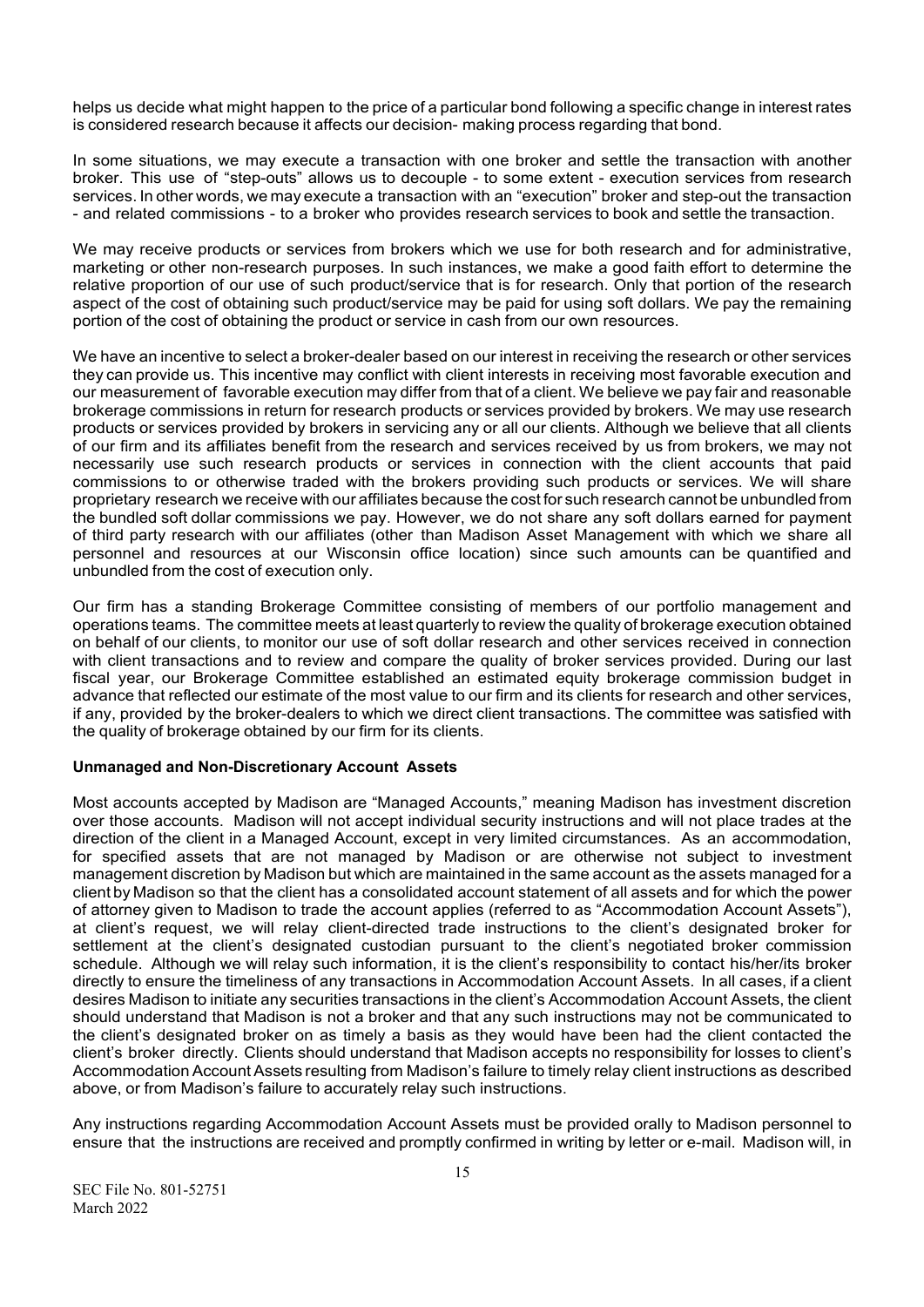turn, confirm a client's instructions in this manner, but such confirmation is not a brokerage transaction confirmation. Because Madison either does not manage or does not have discretion (or both) over Accommodation Account Assets, each client with Accommodation Account Assets is responsible for reviewing the confirmation statement from its broker to ensure that the client-directed trade was communicated correctly. Clients should contact Madison and the client's broker immediately if the client's instructions regarding its Accommodation Account Assets do not appear to conform to the client's intent.

Finally, there may be occasions where Madison is unable to arrange to execute a client's desired instructions. This may occur, for example, if the client's request requires the use of a margin account and the account managed by Madison is a cash account. In such situations, the client should establish a separate account to accomplish its transactions directly with its selected broker. Madison will not normally manage assets for clients in margin accounts.

# <span id="page-18-0"></span>**REVIEW OF ACCOUNTS**

We review our client accounts at least quarterly. We do not have a limitation on the number of client accounts assigned to any particular account officer, nor is there a precise sequence or review schedule. All portfolios are reviewed continuously rather than periodically. Accounts are reviewed by our portfolio management professionals. The review may include holdings, aggregate statistical composition of factors such as sector weightings, and comparison to any relevant benchmarks and investment policies. Triggering factors could be major market moves, new information regarding specific holdings, or the passage of time. Investment strategy meetings usually occur each month. These meetings include a review of factors such as economic conditions, government policy, sector valuations, and other factors which might be expected to affect portfolio performance. We then review portfolios for any changes that might be needed due to strategy shifts developed in the investment strategy meeting. The participants in this process include portfolio managers, research analysts and senior management.

We offer to furnish account reports to non-wrap account clients on a quarterly basis (wrap account clients receive their client reports from the sponsor of their wrap account). Our non-wrap clients also receive separate monthly accounting reports from their portfolio custodian detailing all cash and asset transactions and activity. In general, meetings with clients are held quarterly or less frequently, according to the stated desires of each client. Reports include an analysis of all assets under management, and current and historical performance.

# <span id="page-18-1"></span>**CLIENT REFERRALS AND OTHER COMPENSATION**

There may be occasions when we pay a percentage of the fee, we receive from accounts that have been referred to us to the person making the referral (a "solicitor"). In such cases, you will receive a separate written disclosure statement from the solicitor before you open your account with us that will explain, among other things, the nature of our affiliation with the solicitor (if any) and a description of the compensation the solicitor will receive from us. Our policy is that if we pay such referral fees to a solicitor for any account, the fee schedule applicable to that client's account will be the same as the schedule that would have applied to accounts of similar size receiving similar services where no referral fees are paid.

# <span id="page-18-2"></span>**CUSTODY**

We require each client to select a qualified custodian to hold its account. We will not accept custody of client funds or securities, other than the deduction of management fees from the client's account at the custodian. Each client's qualified custodian (bank or broker-dealer) will send quarterly or more frequent account statements directly to our clients. Clients are urged to compare the account statements they receive from their qualified custodians with the quarterly account statements we normally provide. Minor variations may occur because of reporting dates, accrual methods of interest and dividends, and other factors. The custody statement is the official record of your account for tax purposes.

# <span id="page-18-3"></span>**INVESTMENT DISCRETION**

Please refer to the discussion entitled, "Advisory Business – Discretionary Management" above.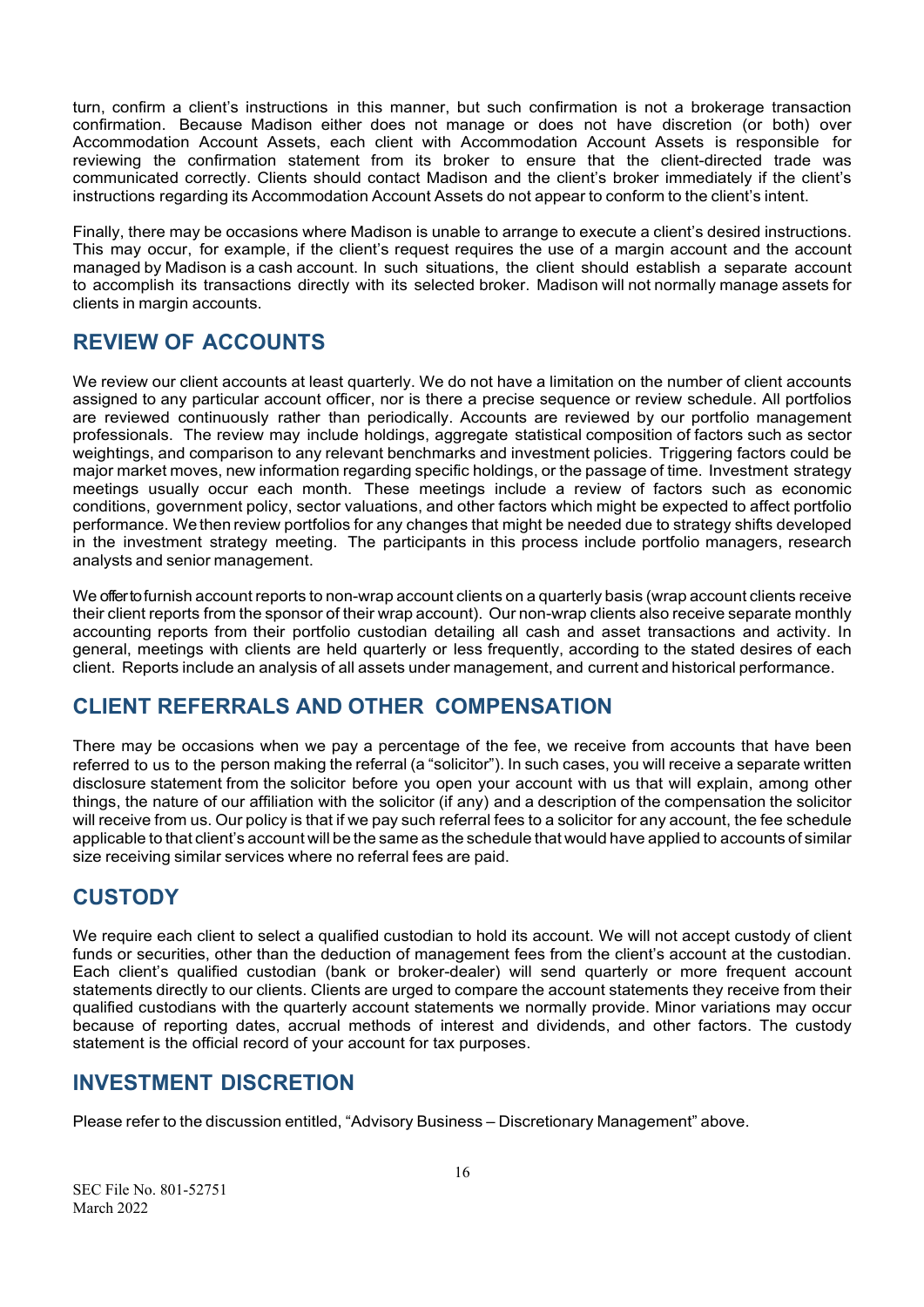# <span id="page-19-0"></span>**VOTING CLIENT SECURITIES**

When you give us authority to vote proxies for securities held in your account, we do not assume the role of an active shareholder. Rather, if we are dissatisfied with the performance of a particular company, we will generally reduce or terminate our position in the company rather than attempt to force management changes through shareholder activism.

Nevertheless, our goal is to vote all proxies in our clients' best interests. For practical purposes, unless we make an affirmative decision to the contrary, when we vote a proxy as the Board of Directors of a company recommends, it means we agree with the Board that voting in such manner is in the interests of our clients as shareholders of the company for the reasons stated by the Board. However, if we believe that voting as the Board of Directors recommends would not be in a client's best interests, then we must vote against the Board's recommendation.

We will vote against the Board of Directors recommendation if the Board recommends an action that could dilute or otherwise diminish the value of your position. This may occur if we are unable to liquidate the affected securities without incurring a loss that would not otherwise have been recognized absent management's proposal. This may also occur if the action would cause the securities held to lose value, rights or privileges and there are no comparable replacement investments readily available on the market. We may vote in a manner that could diminish the value of your position in the short-term if we believe it will increase the value in the long-term and we are holding the security in your portfolio for the long-term.

In the unlikely event that we are required to vote a proxy that could result in a conflict between your best interests and the interests of our firm, we may alert you or your representative in advance to obtain your consent or direction on how to vote a proxy under such circumstances. In general, however, in the event of a conflict, we will seek the advice of a knowledgeable, independent third party as to how to vote.

If you would like to know how we voted any proxy in your account, please contact your client service representative and he or she will give you that information. If you are not sure who your client service representative is, call us at 800-767-0300 and we will be happy to answer your questions. You may also request a complete copy of our written proxy voting procedures by calling us at 800-767-0300 to request a copy.

# <span id="page-19-1"></span>**FINANCIAL STATEMENTS**

Not applicable.

# <span id="page-19-2"></span>**PERFORMANCE PRESENTATION STANDARDS**

The firm claims compliance with the Global Investment Performance Standards (GIPS<sup>®</sup>). The firm is a registered investment adviser. To receive a list of composite descriptions and/or a presentation that complies with the GIPS standards, contact us at the address and/or phone number on the front page of this brochure.

# <span id="page-19-3"></span>**REPRESENTATIVE CLIENT LIST**

Corporate, municipal, and other institutional clients may be identified as such in our firm's representative client or reference lists (the identities of individual, i.e. "natural person," clients are never so disclosed absent written client permission).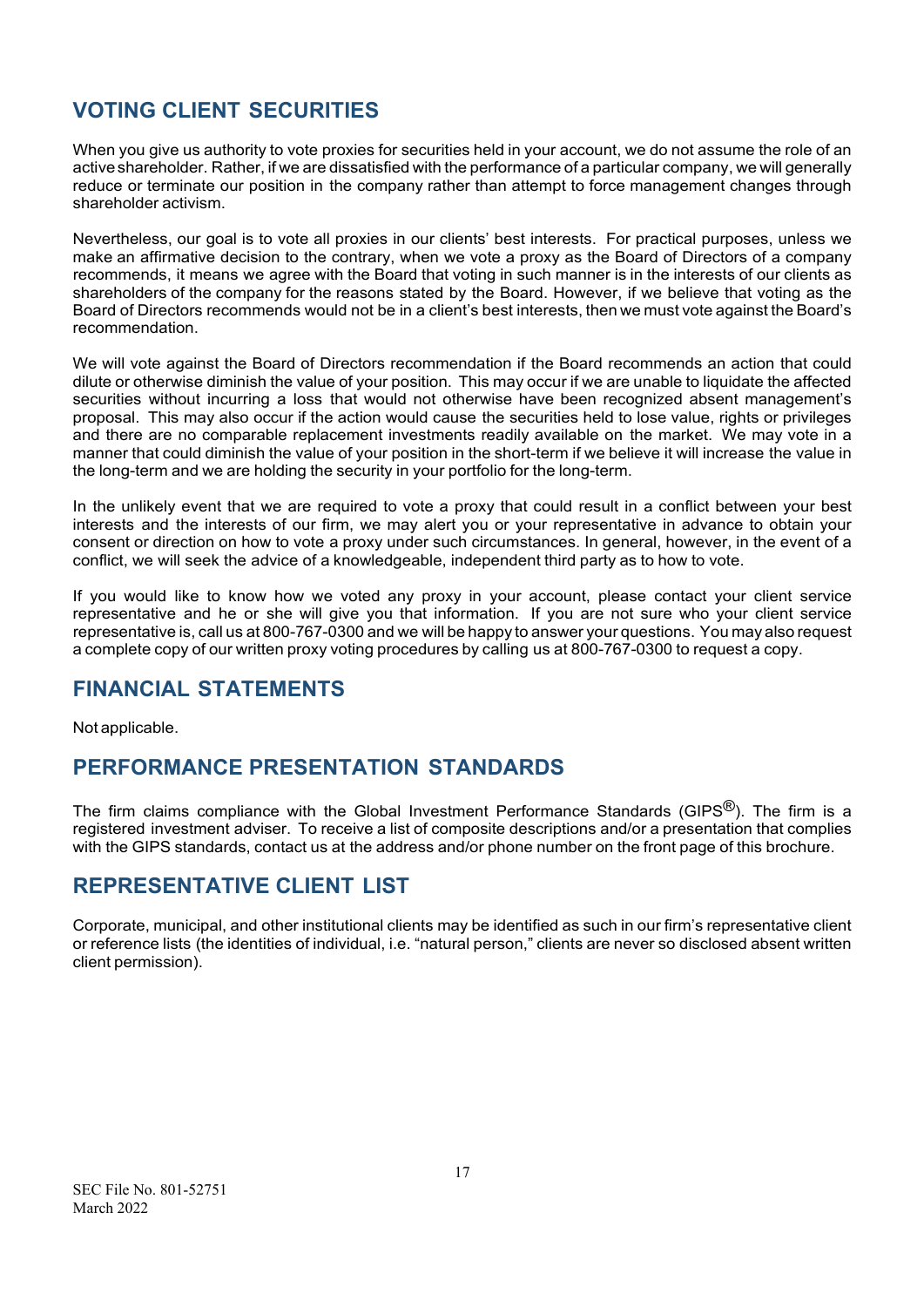# <span id="page-20-0"></span>**PRIVACY POLICY**

| <b>FACTS</b> | <b>WHAT DOES MADISON INVESTMENT ADVISORS</b><br>DO WITH YOUR PERSONAL INFORMATION?                                                                                                                                                                                                                                           |
|--------------|------------------------------------------------------------------------------------------------------------------------------------------------------------------------------------------------------------------------------------------------------------------------------------------------------------------------------|
| Why?         | Financial companies choose how they share your personal information. Federal law<br>gives consumers the right to limit some but not all sharing. Federal law also requires us                                                                                                                                                |
|              | to tell you how we collect, share, and protect your personal information. Please read<br>this notice carefully to understand what we do.                                                                                                                                                                                     |
|              |                                                                                                                                                                                                                                                                                                                              |
| What?        | The types of personal information we collect and share depend on the product or<br>service you have with us. This information can include:                                                                                                                                                                                   |
|              | Social Security number and transaction history<br>$\bullet$<br>Account balances and checking account information<br>$\bullet$<br>Purchase history and wire transfer instructions<br>$\bullet$                                                                                                                                |
|              | When you are <i>no longer</i> our customer, we continue to share your information as<br>described in this notice.                                                                                                                                                                                                            |
|              |                                                                                                                                                                                                                                                                                                                              |
| How?         | All financial companies need to share investors' personal information to run their<br>everyday business. In the section below, we list the reasons financial companies can<br>share their investors' personal information; the reasons the Madison organization<br>chooses to share; and whether you can limit this sharing. |

| Reason we can share your personal information                                                                                                                                              | <b>Does Madison</b><br><b>Investment</b><br><b>Advisors share?</b> | Can you limit this sharing? |
|--------------------------------------------------------------------------------------------------------------------------------------------------------------------------------------------|--------------------------------------------------------------------|-----------------------------|
| For our everyday business purposes—<br>such as to process your transactions, maintain<br>your account(s), respond to court orders and legal<br>investigations, or report to credit bureaus | Yes                                                                | N <sub>o</sub>              |
| For our marketing purposes—<br>to offer our products and services to you                                                                                                                   | Yes                                                                | N <sub>0</sub>              |
| For joint marketing with other financial<br>companies                                                                                                                                      | N <sub>o</sub>                                                     | We don't share              |
| For our affiliates' everyday business purposes-<br>information about your transactions and<br>experiences                                                                                  | <b>Yes</b>                                                         | N <sub>o</sub>              |
| For our affiliates' everyday business purposes-<br>information about your creditworthiness                                                                                                 | N <sub>o</sub>                                                     | We don't share              |
| For nonaffiliates to market to you                                                                                                                                                         | N <sub>o</sub>                                                     | We don't share              |

# **Questions?**

Call 1-800-767-0300 or go to www.madisonadv.com.